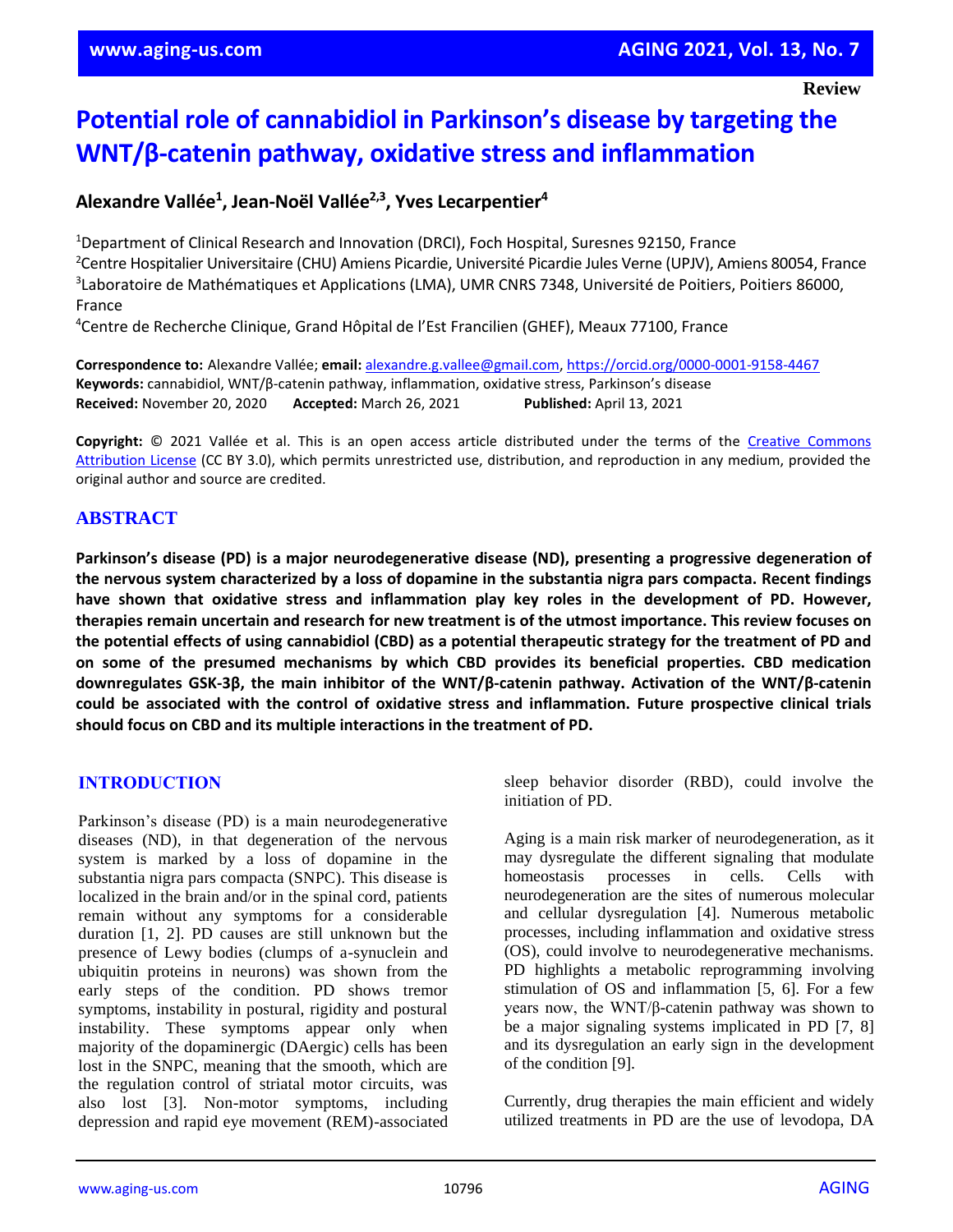agonists, amantadine, monoamine oxidase B (MAO-B) inhibitors [10], catechol-O-methyltransferase (COMT) negative regulators [11], and many anticholinergic therapies. As physiotherapy, the nuclear destruction and stimulation of deep brain [12] are novel strategies, showing a great interest. Moreover, adjuvant therapies also are interesting for re- mission and preliminary therapy in PD. Although these drugs can counteracted many symptoms of PD to some extent, these cannot counteract PD development and can lead to many adverse effects. Currently, cannabidiol (CBD) is one of the main interesting therapy way for NDs [13, 14].

Cannabidiol (CBD) is a non-psychotomimetic phytocannabinoid derived from the *Cannabis sativa* plant. The plant possesses many therapeutic properties for a range of neurodegenerative diseases [13–15] and, in the few years, CBD has presented increasing interest as a possible anxiolytic therapy [16–18]*.* CBD decreases the stimulation of GSK3-β, an negative modulator of the WNT/β-catenin pathway [19], and has been found to suppress inflammatory signaling [20, 21] and oxidative stress [22]. The present review focuses on these metabolic mechanisms and the potential beneficial effects of cannabidiol (CBD) as part of a therapeutic strategy in PD.

#### **Parkinson's disease and oxidative stress**

Several findings have documented the stimulation of OS in PD [23]. Mitochondrial deregulation was shown in PD by increasing energy production and then, the release of reactive oxygen species (ROS) [24]. A decrease in mitochondrial activity involves cell damage and death through a decrease in energy production due to the enhancement of OS [5, 25]. OS and mitochondrial depletion have been found to be correlated with dementia and cell death [26–28]. A decrease in in the activity of the respiratory chain in the SNPC of a patient with PD is correlated with an augmentation in ROS production and apoptosis initiation [24, 29, 30].

Body can produce free radicals of oxygen for oxidative metabolism. In the aerobic respiration, molecular oxygen (O2) is diminished to water molecules in mitochondria. Through this phenomenon, O2, H2O2 and OH are generated by a leakage of oxygen [6]. Phagocytic cells, in response to inflammation and infection, produce high rates of NO, O2 and H202 to protect the human body and thereby diminish this infection. However, the radicals generated could damage cells [31].

Many enzymes, such as monoamine oxidase (MAO), Lamino acid oxidase and tyrosine hydroxylase, are implicated in metabolism of dopamine and in ROS production [32]. ROS production is also generated by inflammation. However, several types of signaling activity can act together with ROS production. The ROS-induced proteins aggregation could lead to inflammatory process in microglia [33]. Four processes enhanced in PD are associated with inflammation and OS: stimulation in iron rates, the diminution in glutathione (GSH) rates, the decrease of 26S proteasomal function and the deregulation of mitochondrial complex I regulation [34, 35]. During the physiologic stage, MAO generates  $H_2O_2$ , but during PD development,  $H_2O_2$  is changed into hydroxyl radicals (OH) through iron by the Fenton reaction. Then,  $H_2O_2$ and OH enhance OS [36]. In the PD cytosol,  $H_2O_2$  and OH oxidized GSH [37], involving leakage of GSH. The GSH leakage generates the transformation of glutamate and cysteine into peptides called glutamyl and cysteinyl. These peptides have a adverse effect on dopaminergic cells by linking the membrane of cells and by increasing ROS production in dopaminergic neurons. They also diminish the stimulation of the mitochondria complex I, which leads to OS and ROS production [38]. DAergic cells are not available to bind misfolded proteins because of the impair in proteasomal mechanisms [39]. OS involves the carbonylation of proteins, leading to an unrepairable and irreversible change. Carbonylation is a phenotype of senescence of cells enhancing the aggregation of proteins. In PD, proteins aggregation is a main pathological feature of nigrostriatal DAergic neurons. Proteins aggregation leads to neuroinflammation and OS [40].

# **Parkinson's disease and inflammation**

Recent PD studies have presented that inflammation has a main action [41] by activating the apoptosis pathways in dopaminergic cells [42, 43]. The association between inflammation and PD is 2-way; inflammatory processes enhance dopaminergic cells death, death of DAergic cells, in a vicious loop, can also stimulate inflammation [44]. Furthermore, inflammatory markers lead to OS, involving DAergic cells to stimulate death signaling [45]. In PD, many inflammatory markers, such as microglia, show a major action [46]. Microglia stimulation can activate their pro-inflammatory enzymes (including inducible nitric oxide synthase and COX) and releasing of inflammatory cytokines (including tumor necrosis factor-α (TNF-α), interferon-γ (IFN- $\gamma$ ), C-X-C motif chemokine ligand 12 (CXCL12), interleukin (IL)-6 and IL-1 $\beta$ ) [47]. In microglia, the NFκB pathway plays a main action in the generation of these inflammatory cytokines [48]. TNF- $\alpha$  stimulates apoptosis through the TNF-R1 receptor death domain which activates the caspases 1 and 3 [49]. TNF- $\alpha$ decreases c-Rel–NF-κB. c-Rel–NF-κB plays a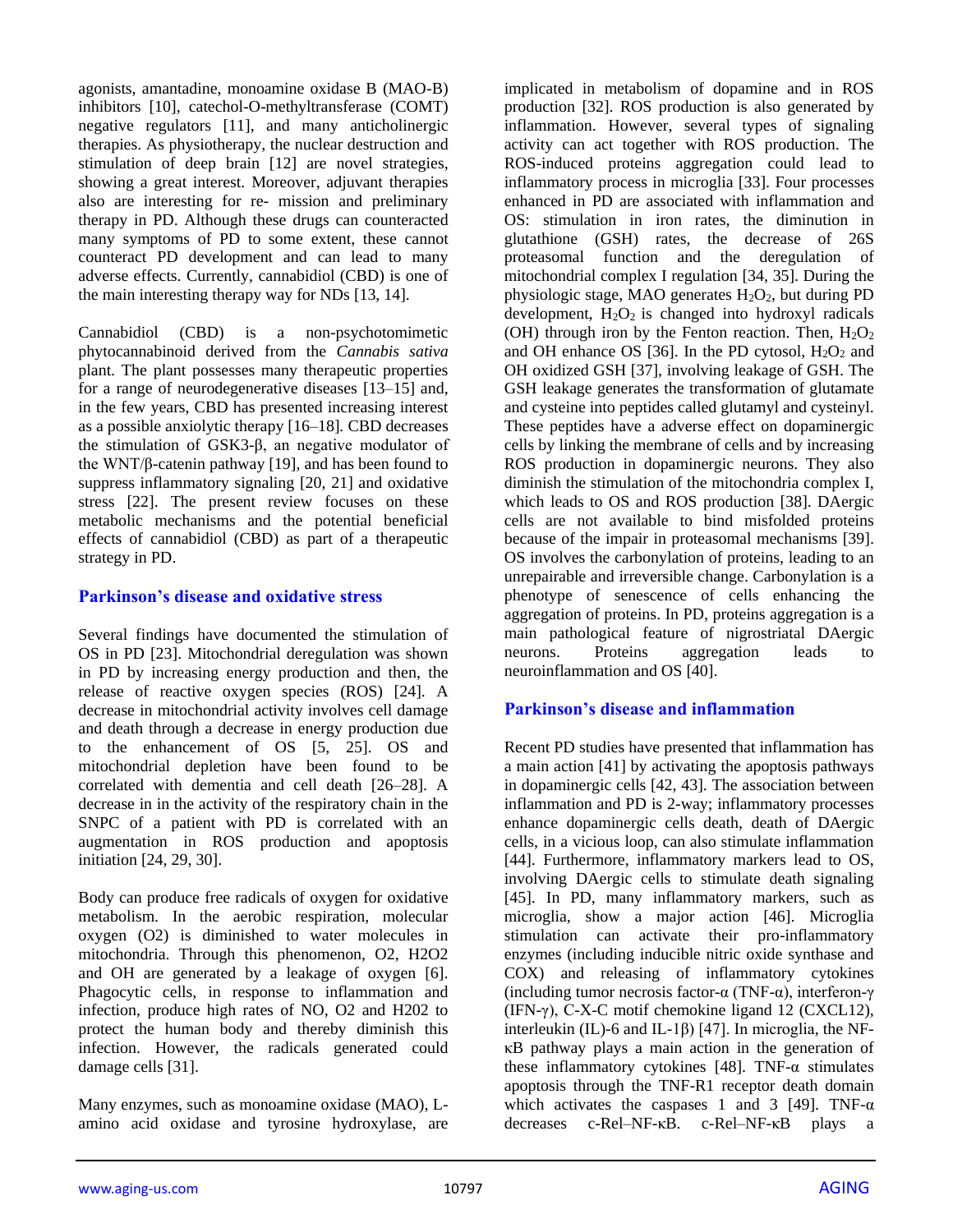neuroprotective function by inhibiting apoptosis via the B-cell lymphoma-extra-large signaling in DAergic neurons [48]. PD shows increased rates of CXCR4 (named fusin) expression and its ligand CXCL12. The dimer composed by CXCR4-CXCL12 stimulates caspase 3, enhancing apoptosis and then neural cell death [50, 51]. The dimer of IFN-γ–IFNGR pathway leads to the phosphorylation of the leucine-rich repeat kinase 2 (LRRK2) protein [52]. In microglia and in DAergic neurons, LRRK2 binds to several cellular mechanisms. Stimulated LRRK2 downregulates expression of c-Rel–NF-κB. Then, inflammatory process is stimulated by decreasing c-Rel–NF-κB activity [53, 54]. LRRK2 stimulation can lead to the initiation of tau oligomers, stimulating cell death signaling [55, 56]. In cells, LRRK2 modulates several vesicle trafficking and its up-regulation is correlated with an increase in inflammatory cytokines [57].

# **WNT/β-catenin pathway**

The WNT name is comes from "*Wingless drosophila melanogaster*" and its mouse homolog *"Int".* The WNT/β-catenin pathway is implicated in many signals and molecular processes, including cell proliferation, embryogenesis, cell migration and cell polarity, apoptosis, and organogenesis [58]. Nevertheless, the WNT/β-catenin pathway can be deregulated during numerous pathological states, such as inflammation, neurological disorders, metabolic diseases, tissue fibrosis and cancer processes [59].

The WNT pathway belongs to the family of secreted lipid-modified glycoproteins [60]. WNT ligands are secreted by both immune cells and neurons located in the CNS [61]. Modulation of the WNT/β-catenin pathway implicates metabolic pathways, embryony development, cell fate, and epithelial-mesenchymal transition (EMT). WNT/β-catenin pathway deregulation leads to numerous NDs, such as PD [6, 62–64]. At the transcriptional level, WNT signaling is primarily mediated by a family of transcription factors known as the β-catenin/T-cell factor/lymphoid<br>enhancer factor (TCF/LEF). The cytoplasmic enhancer factor (TCF/LEF). The cytoplasmic accumulation of β-catenin is generated by the complex "*AXIN, tumor suppressor adenomatous polyposis coli (APC), and glycogen synthase kinase-3 (GSK-3β)*". In WNT ligands absence, this complex enhances to phosphorylate cytoplasmic β-catenin and involves its proteasomal degradation. In presence of the WNT ligands, β-catenin binds to Frizzled (FZL) and LDL receptor-related protein 5/6 (LRP 5/6), thereby stopping the complex and preventing β-catenin proteasomal degradation. β-catenin translocates to the nucleus to bind with TCF/LEF. This in turn activates WNT target genes [65–67].

GSK-3β is a major negative modulator of the WNT/βcatenin pathway [68–73]. As an intracellular serinethreonine kinase, GSK-3β is a controller of the WNT/βcatenin pathway [74]. GSK-3β is implicated in the modulation of numerous pathophysiological pathways, including cell membrane pathway, cell polarity, and inflammatory process [75–77]. GSK-3β acts by downregulating cytoplasmic β-catenin and stabilizes it to activate its nuclear translocation. Inflammatory process is an age-related mechanism correlated with the activation of GSK-3β activity and the decrease of the WNT/β-catenin pathway [78] (Figure 1).

# **Parkinson's disease and WNT/β-catenin pathway**

Dysregulation in the WNT/β-catenin pathway is intricately involved in the development of PD [7, 8]. WNT/β-catenin pathway deregulation is an initiating event in PD [9]. Numerous cell biological roles damaged in PD are modulated by the WNT/β-catenin pathway, including axonal function, microtubule stability and membrane trafficking [79, 80]. The mesencephalic dopaminergic neuron-astrocyte interplay is modulated by WNT-1 controlled Frizzled-1/β-catenin pathway [81]. In normal conditions, LRRK2 binds to the WNT/βcatenin pathway and Dishevelled (DSH) proteins to downregulate the β-catenin destruction complex and to increase the WNT/β-catenin pathway [9]. In majority, PD is an idiopathic disease. Nevertheless, in familial Parkinsonism, genes are generally associated with PARK genes. PARKs mutations, codifying for LRRK2, have been observed to be an etiology of PD family forms [82]. LRRK2 mutations decrease the LRRK2-LRP5/6 binding affinity and are associated with a decrease in WNT pathway activity [83]. PARK2 gene encodes the E3 ubiquitin ligase Parkin. Parkin genetic damages are involved in PD initiation and operate as β-catenin inhibitors leading to β-catenin ubiquitination and proteasomal degradation [8]. In PD, DKK1 and GSK-3β are increased [84]. PD mice models present an interplay between inflammation, OS and the WNT/β-catenin signaling [85].

# **Oxidative stress and WNT/β-catenin pathway**

FoxO (Forkhead box class O) transcription factors are important intracellular modulators of numerous molecular pathways, such as glucose production and cell response to OS [86]. ROS production is correlated with the diminution of the WNT/β-catenin pathway by diverting β-catenin from TCF/LEF to FoxO [87]. This leads to the accumulation and binding of β-catenin to FoxO as a co-regulator, and in stimulating FoxO nuclear transcriptional activity [88, 89]. FoxO stimulates apoptotic genes expression [90–92]. FoxO3a interrupts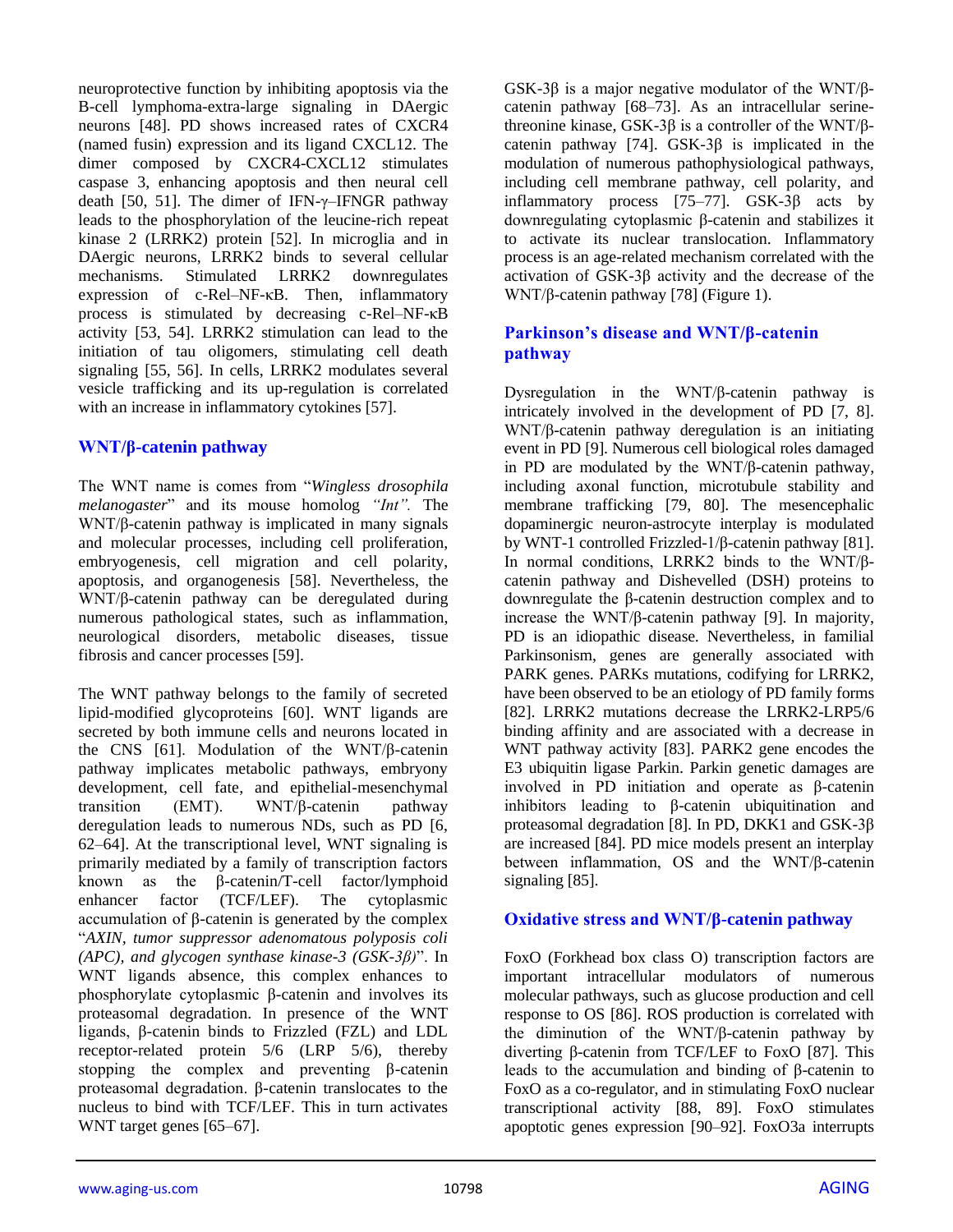the cell-cycle by activating the production of the cyclindependent kinase inhibitor p27 kip1 and the diminution of expression of cyclin D1 [93, 94]. The stimulation of FoxO induces of apoptosis [95]. Nevertheless, the increase of the WNT/β-catenin pathway can decrease FoxO3a in the cytoplasm to counteract mitochondrial membrane permeability loss, release of cytochrome c, phosphorylation of Bad, and the stimulation of caspases. Stimulation of the WNT/β-catenin pathway also activates OS and ROS production [96].

#### **Inflammation and WNT/β-catenin pathway**

The activation of the WNT/β-catenin pathway decreases inflammation and enhances neuroprotection through several interplays between microglia/macrophages and astrocytes [81, 97].

Numerous findings have observed an interplay between the WNT/ $\beta$ -catenin and NF- $\kappa$ B pathways, major markers of inflammatory process [98]. The NF-κB transcription factor family comprises 5 compounds in the cytoplasm under unactuated steps: NF-κB 1 (p50/p105), NF-κB 2 (p52/p100), RelA (p65), RelB and c-Rel [99]. β-catenin complexes with RelA and p50 to decrease NF-κB signaling activity [100]. Furthermore,

by binding to the PI3K, β-catenin decreases the activity of NF-κB pathway [101]. The downregulatory role of βcatenin on NF-κB pathway has been shown in several cellular signaling processes, including fibroblasts, epithelial cells, hepatocytes and osteoblasts [98]. Moreover, GSK-3β stimulation activity inhibits the βcatenin and then, a stimulation of NF-κB pathway [102]. The possible protective role of  $\beta$ -catenin is caused by the stimulation of the PI3K/Akt pathway and the decrease in the TLR4-driven inflammatory response [103]. NF-κB pathway stimulation inhibits the βcatenin/TCF/LEF complex by increasing LZTS2 [104]. DKK1, a negative modulator of the WNT pathway, is a target gene of the NF-κB pathway involving a negative interplay decreasing the β-catenin pathway [105]. Stimulated β-catenin downregulates the NF-κBmediated transcription of pro-inflammatory genes. This phenomenon is directly modulated by the activity of GSK-3β [106, 107].

#### **Cannabidiol**

Cannabinoids provide from a heterogeneous group of components characterized by 3 major components: endogenous, synthetic and phytocannabinoids [108, 109]. CBD is a non-psychotomimetic phytocannabinoid



**Figure 1. On-state and off-state activation of the WNT pathway.**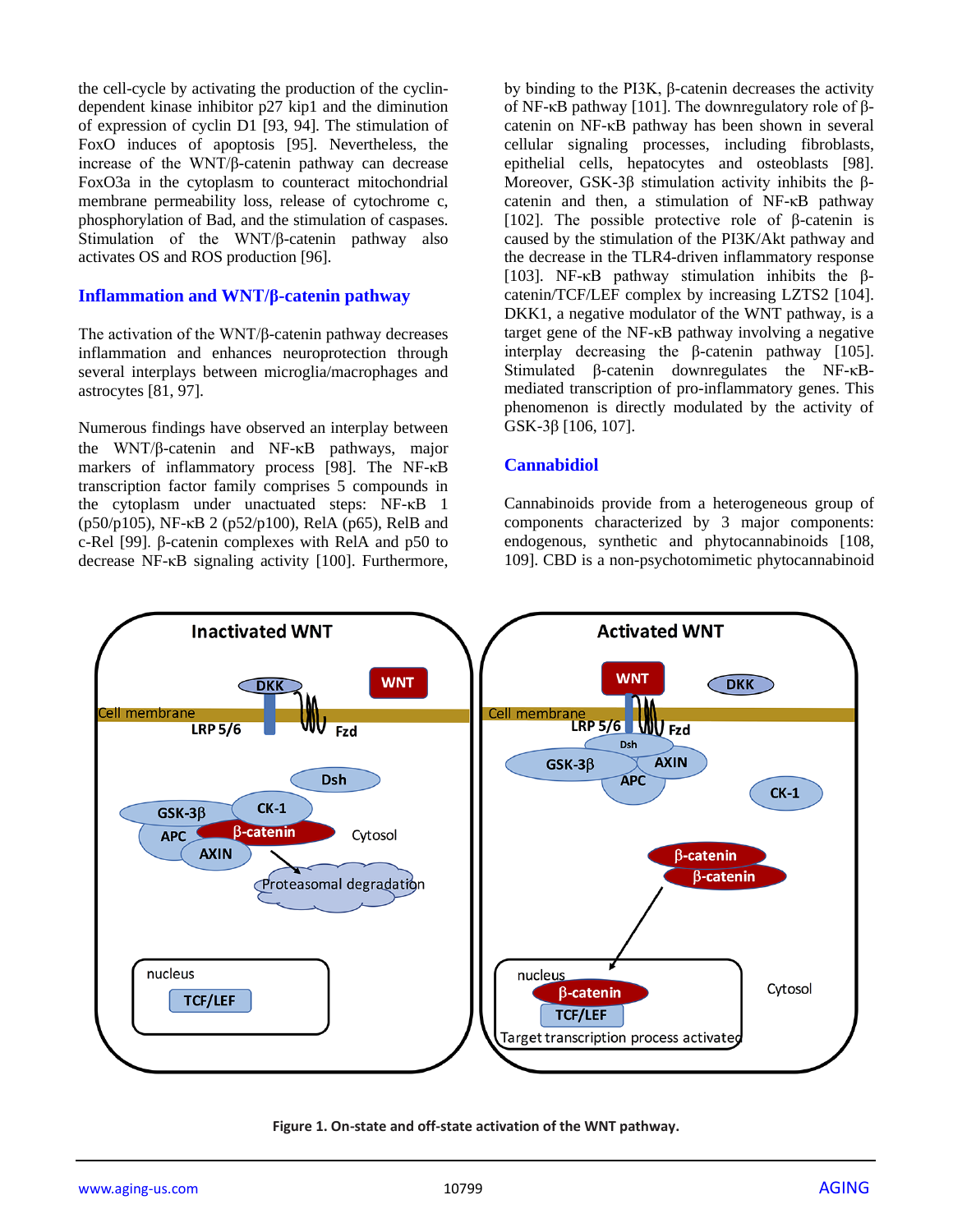derived from the *Cannabis sativa* plant*.* The *Cannabis sativa* plant generates more than sixty-six components such as delta9-tetrahydrocannabinol (THC), causing psychological effects, and CBD, the main nonpsychotomimetic component in the *Cannabis sativa* plant [110]. CBD presents no interaction with blood pressure or body temperature and no association with psychomotor psychological functions such as THC [111]. CBD attenuates damages in brain correlated with neurodegenerative processes. Human bodies could tolerate high doses of CBD [111]. Furthermore, CBD can interact with synaptic plasticity and induce neurogenesis mechanism. The mechanisms of CBD effects remain unclear but seem to have several pharmacological targets. Traditional medicines used *Cannabis sativa* for centuries. CBD, a major components of *Cannabis sativa*, has recently presented considerable interest for its potential role with respect to many neuropsychiatric disorders [112]. CBD presents a large spectrum of possible therapeutic properties, including anxiolytic, antidepressant, neuroprotective, anti-inflammatory and immunomodulatory processes [109]. Cannabinoids are a novel class of drugs due to their possible role in treating neuropsychiatric diseases [13], including schizophrenia, epilepsy, addiction and neonatal hypoxic-ischemic encephalopathy [113]. In schizophrenia, CBD stimulates the WNT/β-catenin and PI3K/Akt pathways to lead to therapy actions [14, 114, 115].

OS contributes to neurodegeneration. Thus, neuron cells present a functional or sensory loss in neurodegeneration. For life, even if oxygen is needed, an unbalanced metabolic process and an increased production of reactive oxygen species ends up in several NDs, including AD and PD. Free radicals lead to damages in protein and DNA, stimulate inflammation processes and apoptosis [116]. Some findings have shown that secondary plant metabolites, from medicinal herbs, could show lead components for medication production for inflammation and OS therapy, leading to protect from loss in neuronal cell [117]. Among them, CBD could be a prototype for anti-inflammatory and antioxidative therapy for these diseases where inflammation and OS have major actions in their etiologies and initiation [118].

In the CNS, CBD has been shown to possess antiinflammatory actions, thus being useful for neuroinflammatory diseases [119], and therapy of spasticity and pain [120]. Based on its anticonvulsant roles, CBD has been used as a therapy for epilepsy [121], and also for the therapy for sleep disorders [122] due to its capability to control serotonin transmission [123]. CBD possesses interesting roles for psychiatric disorders, such as schizophrenia [124], but it also presents other possible actions, such as anxiolytic and antidepressant

roles [125, 126]. The neuroprotective action of CBD for the management of certain other NDs has also been investigated in different studies that have yielded many positive results [13].

#### **Parkinson's disease and cannabidiol**

Recent clinical investigations have presented the interest of using CBD for its antiparkinsonian properties [127–131]. CBD can significantly reduce 6- OHDA-induced neurotoxic actions in mice, and this neuro-protective role could be controlled through cannabinoid receptor-independent anti-inflammatory and antioxidant actions [127]. CBD can also target and reduce the different inflammatory factors, including COX-2 and NF-κB. These factors have been found to be blocked by the CBD effect on PPARγ receptors [131, 132]. Moreover, CBD can reduce DA depletion and slow down the increase in OS [13, 133]. The latter evidence suggests that CBD has antioxidant properties and can diminish the nigrostriatal dopaminergic neurodegeneration fibers observed in PD [134]. Furthermore, CBD presents a high possible antioxidant actions, compared to ascorbate, for cortical neurons treated with toxic glutamate concentrations [15]. The neuroprotective action was shown regardless of whether the insult was due to the stimulation of Nmethyl-D-aspartate (NMDA) receptor, a-amino-3 hydroxy-5-methyl-4-isoxazolepropionic acid (AMPA) receptor, or kainate receptors and, it is not controlled by CB receptors since the CB antagonist is not damaged [135]. The recent result may present that CBD could be a possible antioxidant without psychotropic adverse effects, directly controlled by CB receptors.

# **Stimulation of the WNT/β-catenin pathway by cannabidiol: a possible therapeutic strategy (Figure 2)**

A study have observed that mutant OCD mouse models presented stimulated GSK-3β activity, suggesting that GSK-3β downregulation can provide a therapy for perseverative behavior [136].

Dysfunction of GSK-3β is implicated in the pathogenesis of several disorders, such as neuropsychiatric disorders [137]. GSK3β is known to be the main inhibitor of the WNT/β-catenin pathway [72, 138–140]. GSK-3β downregulates the WNT/β-catenin pathway by inhibiting β-catenin cytoplasmic stabilization and its nuclear translocation [83]. Moreover, many findings have observed a link between neuro-inflammation and the augmentation of the GSK-3β and a decrease in the activity of the WNT/β-catenin pathway and the Akt pathway [68].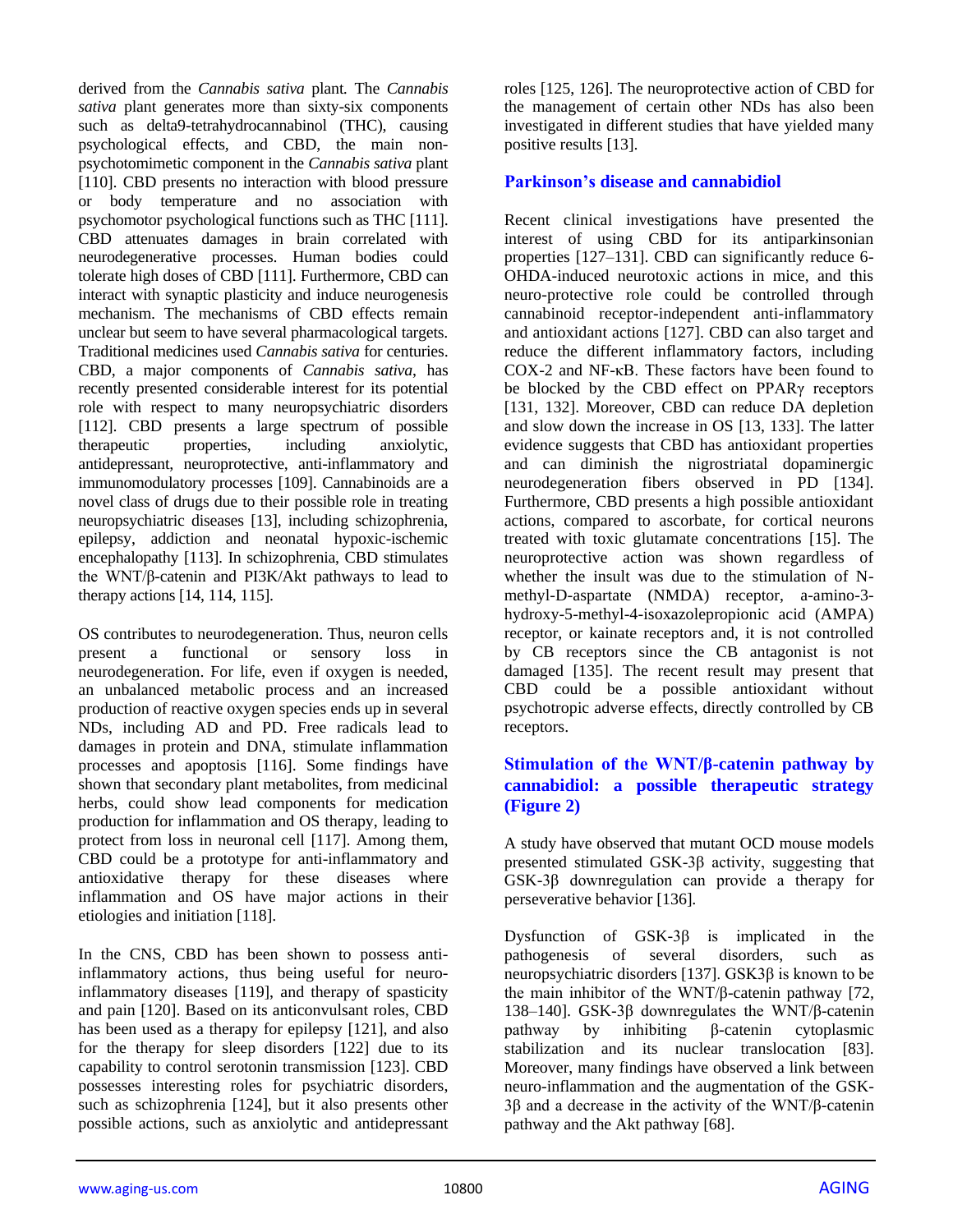CBD downregulates expression of GSK-3β through the promotion of PI3K/Akt signaling [141, 142]. PI3K/Akt signaling regulates  $GSK-3\beta$  activity [143]. Cannabinoids control the PI3K/Akt/GSK-3β axis [144, 145]. Gene coding for the PI3K/Akt pathway is increased in CBD-GMSCs (mesenchymal stem cells derived from gingiva treated by CBD) [141]. Diminution of β-catenin activity reduces the expression of PI3K/Akt pathway [146]. In schizophrenia, CBD stimulates the WNT/β-catenin and PI3K/Akt pathways to enhance therapeutic actions [13]. Cannabinoids can directly control the PI3K/Akt/GSK-3β axis [144, 145]. In GMSCs treated by CBD, genes coding for the PI3K/Akt signaling are increased [141]. CBD downregulates GSK-3β activity by stimulating PI3K/Akt pathway [141]. In neurons and glial cells, CBD can stimulate the PI3K/Akt pathway by interacting with CB1 receptor and, in a less manner in the immune system with CB2 receptor [147, 148].

CBD can reduce the activity of the pro-inflammatory factors COX-2 and NF-κB. These effects are stopped by the combination of CBD and PPARγ receptors. The

neuroprotective effects of CBD are generated by antiinflammatory actions modulated by both CB1 and PPARγ [149]. By interacting with PPARγ, CBD can activate the canonical WNT pathway to reduce inflammation and OS [14].

#### **Oxidative stress and cannabidiol**

The energy production and metabolism of glucose implicated in OS are regulated by the FOXO transcription factors [86]. This relationship between βcatenin and FOXO leads to the promotion of cell quiescence and cell cycle stop. β-catenin interrupts its complex with TCF/LEF by binding with FOXO [87]. βcatenin did not lead to nuclear translocation to and accumulates in the cytoplasm to inactivate the WNT/βcatenin pathway [88, 89].

CBD can reduce the redox balance through the modification of both the rate and activity of oxidants and antioxidants [22]. CBD stops free radical chain reactions through the capture of free radicals and then by reducing their activities [150]. CBD downregulates



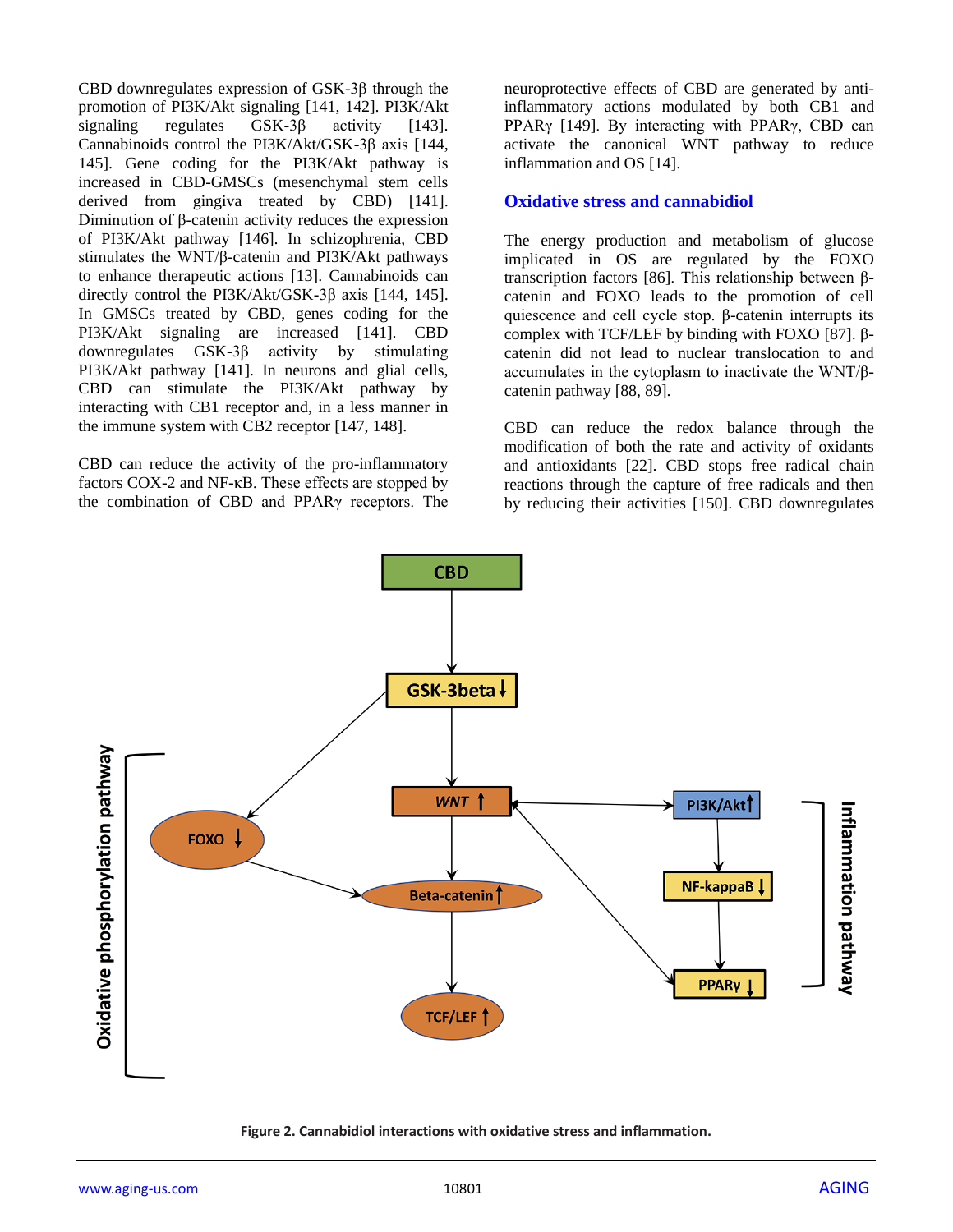the oxidative conditions through the prevention of the initiation of superoxide radicals, produced by xanthine oxidase (XO) and NADPH oxidase (NOX1 and NOX4) [151, 152]. Moreover, CBD can enhance the diminution in NO levels [153]. CBD also diminishes ROS production through the chelation of the transition metal ions implicated in the Fenton reaction to enhance hydroxyl radicals [154]. CBD acts on the antioxidant BHT (butylated hydroxytoluene) to prevent dihydrorodamine oxidation in the Fenton reaction [15].

The antioxidant activity of CBD is characterized by the stimulation of redox-sensitive transcription factor associated with the Nrf2 (Nuclear factor-erythroid 2 related factor 2) [155], which controls the transcription of cytoprotective genes [156]. Superoxide dismutase (SOD) and the enzymatic activities of Cu, Zn and Mn-SOD, controlling superoxide radicals metabolic processes, are increased by CBD [157]. Glutathione peroxidase and reductase are also increased by CBD, decreasing the malonaldehyde (MDA) levels [158]. Enzymatic activities are altered during oxidative modifications of proteins. CBD, by targeting glutathione and cytochrome P450, can inhibit their biological activity and thus decrease oxidative stress [153, 159]. Moreover, through the decrease in ROS levels, CBD can prevent and protect non-enzymatic antioxidants [157], including vitamins A, E and C [160].

#### **Inflammation and cannabidiol**

Cannabinoids present anti-inflammatory action by endogenous receptors, including CB1 and CB2 [161]. N-Oleoyl glycine (OLGly), a lipoamino acid, activates adipogenic genes including PPARγ, a marker of inflammation, and the expression of mRNA of the CB1 receptor. Inhibition of the CB1 receptor by SR141716 downregulates the actions of OLGly on PPARγ. Moreover, OLGly activates the Akt pathway to inhibit FoxO activity [162]. CBD can bind PPARγ [14, 163]. PPARγ is a major factor of inflammation through its interaction with NFκB. This binding acts on the ligandbinding domain of PPARγ and the Rel homology domain region of the p65 subunit of NFκB. Proteasomal degradation of p65 is caused by the Lys48-linked polyubiquitin of the ligand-binding domain of PPARγ [164]. Thus, PPARγ can modulate inflammation through the ubiquitination proteasomal degradation of p65 leading to the control of cyclooxygenase (COX2), TNFα, IL-1β and IL-6 [14]. PPARs are ligand-activated transcription factors binding PPREs (PPAR-response elements), and are implicated in several dysregulated mechanisms, including cell differentiation, protein metabolisms, lipid metabolisms, carcinogenesis [165, 166], adipocyte differentiation, insulin sensitivity and inflammation [167, 168]. PPARγ ligands, including

thiazolidinediones (TZDs), can diminish inflammation [169]. A negative crosstalk between PPARγ and the WNT/β-catenin pathway has been well documented [138, 170–172]. The PI3K/Akt pathway, enhancing by β-catenin [140, 171, 173–175], interacts through the phosphorylation of GSK-3β to decrease PPARγ [176]. PPARγ agonists inhibit β-catenin through the stimulation of GSK-3β activity [177]. PPARγ agonists activate DKK1 expression to decrease the WNT/β-catenin pathway [178]. Moreover, PPARγ agonists stimulate GSK-3β activity to inhibit β-catenin [177]. In parallel, βcatenin directly inhibits NFκB activity [106, 107].

# **CONCLUSIONS**

To date, few studies have studied CBD as a potential alternative therapeutic solution in treating PD. However, CBD is attracting increasing interest in this context because of its possible inhibitory effect on OS and inflammation and the fact that, at low doses there are few side effects. WNT/β-catenin pathway activity is diminished in the development of PD. By stimulating the WNT/β-catenin pathway, through the decrease of GSK-3β, CBD may be an integral part of an innovative therapeutic treatment of the condition. Future investigated studies should therefore focus on CBD and its many relationships with the development and treatment of PD.

# **Abbreviations**

GSK-3β: Glycogen synthase kinase-3β; LRP 5/6: Lowdensity lipoprotein receptor-related protein 5/6; NF-κB: nuclear factor kappaB; PPARγ: Peroxisome proliferator-activated receptor gamma; PI3K-Akt: Phosphatidylinositol 3-kinase-protein kinase B; TCF/LEF: T-cell factor/lymphoid enhancer factor; TNF-α: tumor necrosis factor alpha; PD: Parkinson's disease.

# **AUTHOR CONTRIBUTIONS**

All authors listed have contributed to this work and approved its submission for possible publication.

# **ACKNOWLEDGMENTS**

The authors thank Brian Keogh, PhD, for English correction and proof reading.

# **CONFLICTS OF INTEREST**

The authors declare that the research was conducted in the absence of any commercial or financial relationship that could be construed as a potential conflict of interest.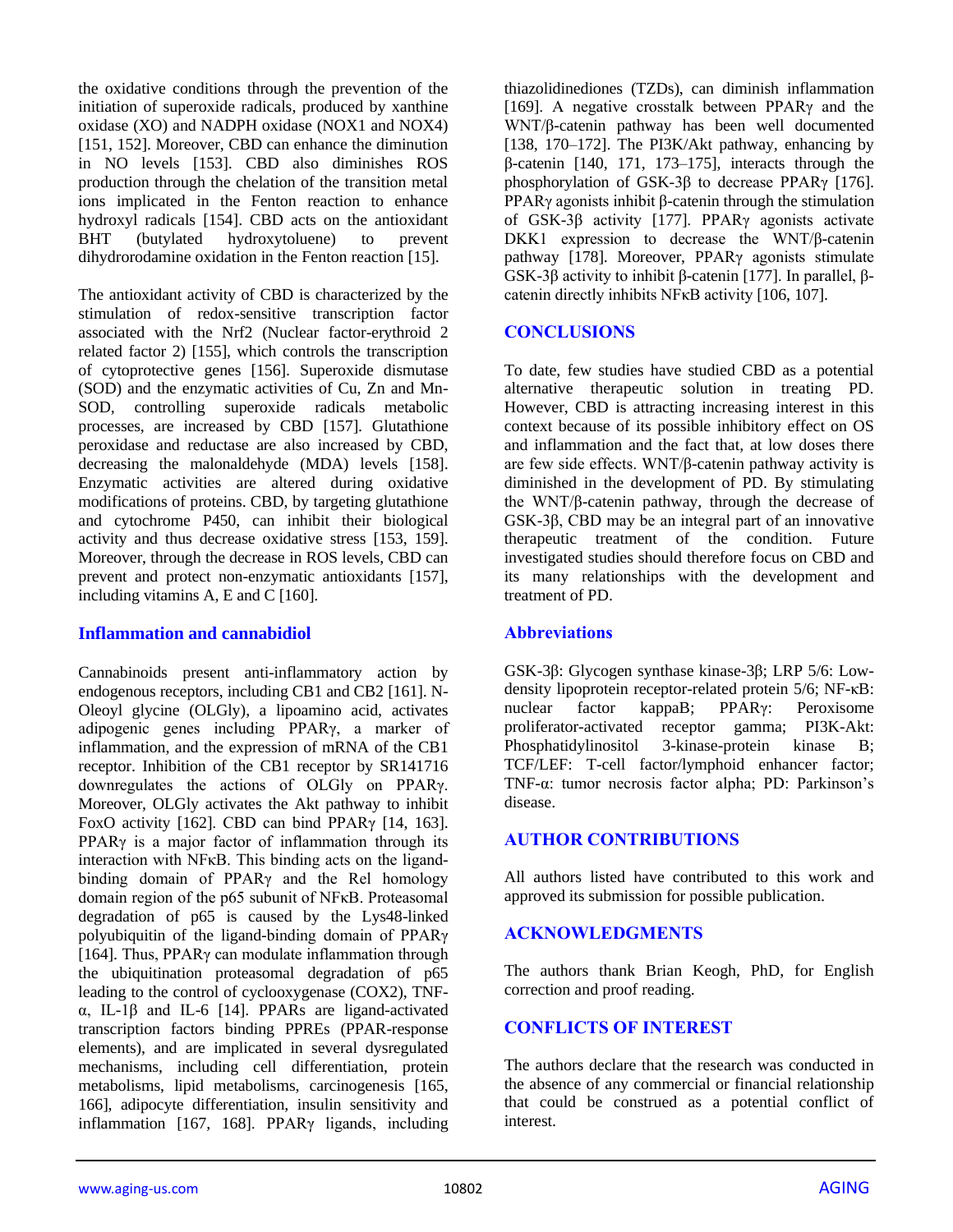#### **REFERENCES**

- 1. Braak H, Ghebremedhin E, Rüb U, Bratzke H, Del Tredici K. Stages in the development of Parkinson's disease-related pathology. Cell Tissue Res. 2004; 318:121–34. <https://doi.org/10.1007/s00441-004-0956-9> PMID[:15338272](https://pubmed.ncbi.nlm.nih.gov/15338272)
- 2. Grinberg LT, Rueb U, Alho AT, Heinsen H. Brainstem pathology and non-motor symptoms in PD. J Neurol Sci. 2010; 289:81–88. <https://doi.org/10.1016/j.jns.2009.08.021> PMID[:19758601](https://pubmed.ncbi.nlm.nih.gov/19758601)
- 3. Maguire-Zeiss KA, Federoff HJ. Future directions for immune modulation in neurodegenerative disorders: focus on Parkinson's disease. J Neural Transm (Vienna). 2010; 117:1019–25. <https://doi.org/10.1007/s00702-010-0431-6> PMID[:20549523](https://pubmed.ncbi.nlm.nih.gov/20549523)
- 4. Yin F, Boveris A, Cadenas E. Mitochondrial energy metabolism and redox signaling in brain aging and neurodegeneration. Antioxid Redox Signal. 2014; 20:353–71. <https://doi.org/10.1089/ars.2012.4774> PMID[:22793257](https://pubmed.ncbi.nlm.nih.gov/22793257)
- 5. Kim GH, Kim JE, Rhie SJ, Yoon S. The Role of Oxidative Stress in Neurodegenerative Diseases. Exp Neurobiol. 2015; 24:325–40. <https://doi.org/10.5607/en.2015.24.4.325> PMID[:26713080](https://pubmed.ncbi.nlm.nih.gov/26713080)
- 6. Vallée A, Lecarpentier Y, Guillevin R, Vallée JN. Thermodynamics in Neurodegenerative Diseases: Interplay Between Canonical WNT/Beta-Catenin Pathway-PPAR Gamma, Energy Metabolism and Circadian Rhythms. Neuromolecular Med. 2018; 20:174–204. <https://doi.org/10.1007/s12017-018-8486-x>

PMID[:29572723](https://pubmed.ncbi.nlm.nih.gov/29572723)

- 7. Parish CL, Castelo-Branco G, Rawal N, Tonnesen J, Sorensen AT, Salto C, Kokaia M, Lindvall O, Arenas E. Wnt5a-treated midbrain neural stem cells improve dopamine cell replacement therapy in parkinsonian mice. J Clin Invest. 2008; 118:149–60. <https://doi.org/10.1172/JCI32273> PMID[:18060047](https://pubmed.ncbi.nlm.nih.gov/18060047)
- 8. Rawal N, Corti O, Sacchetti P, Ardilla-Osorio H, Sehat B, Brice A, Arenas E. Parkin protects dopaminergic neurons from excessive Wnt/beta-catenin signaling. Biochem Biophys Res Commun. 2009; 388:473–78. <https://doi.org/10.1016/j.bbrc.2009.07.014> PMID[:19591802](https://pubmed.ncbi.nlm.nih.gov/19591802)
- 9. Berwick DC, Harvey K. The importance of Wnt signalling for neurodegeneration in Parkinson's disease. Biochem Soc Trans. 2012; 40:1123–28.

<https://doi.org/10.1042/BST20120122> PMI[D:22988876](https://pubmed.ncbi.nlm.nih.gov/22988876)

- 10. Alborghetti M, Nicoletti F. Different Generations of Type-B Monoamine Oxidase Inhibitors in Parkinson's Disease: From Bench to Bedside. Curr Neuropharmacol. 2019; 17:861–73. [https://doi.org/10.2174/1570159X1666618083010075](https://doi.org/10.2174/1570159X16666180830100754) [4](https://doi.org/10.2174/1570159X16666180830100754) PMI[D:30160213](https://pubmed.ncbi.nlm.nih.gov/30160213)
- 11. Müller T. Pharmacokinetics and pharmacodynamics of levodopa/carbidopa cotherapies for Parkinson's disease. Expert Opin Drug Metab Toxicol. 2020; 16:403–14. <https://doi.org/10.1080/17425255.2020.1750596> PMI[D:32238065](https://pubmed.ncbi.nlm.nih.gov/32238065)
- 12. Parmar M, Grealish S, Henchcliffe C. The future of stem cell therapies for Parkinson disease. Nat Rev Neurosci. 2020; 21:103–15. <https://doi.org/10.1038/s41583-019-0257-7> PMI[D:31907406](https://pubmed.ncbi.nlm.nih.gov/31907406)
- 13. Fernández-Ruiz J, Sagredo O, Pazos MR, García C, Pertwee R, Mechoulam R, Martínez-Orgado J. Cannabidiol for neurodegenerative disorders: important new clinical applications for this phytocannabinoid? Br J Clin Pharmacol. 2013; 75:323–33. <https://doi.org/10.1111/j.1365-2125.2012.04341.x> PMI[D:22625422](https://pubmed.ncbi.nlm.nih.gov/22625422)
- 14. Vallée A, Lecarpentier Y, Guillevin R, Vallée JN. Effects of cannabidiol interactions with Wnt/β-catenin pathway and PPARγ on oxidative stress and neuroinflammation in Alzheimer's disease. Acta Biochim Biophys Sin (Shanghai). 2017; 49:853–66. <https://doi.org/10.1093/abbs/gmx073> PMI[D:28981597](https://pubmed.ncbi.nlm.nih.gov/28981597)
- 15. Campos AC, Fogaça MV, Sonego AB, Guimarães FS. Cannabidiol, neuroprotection and neuropsychiatric disorders. Pharmacol Res. 2016; 112:119–27. <https://doi.org/10.1016/j.phrs.2016.01.033> PMI[D:26845349](https://pubmed.ncbi.nlm.nih.gov/26845349)
- 16. Schier AR, Ribeiro NP, Silva AC, Hallak JE, Crippa JA, Nardi AE, Zuardi AW. Cannabidiol, a Cannabis sativa constituent, as an anxiolytic drug. Braz J Psychiatry. 2012 (Suppl 1); 34:S104–10. <https://doi.org/10.1590/S1516-44462012000500008> PMI[D:22729452](https://pubmed.ncbi.nlm.nih.gov/22729452)
- 17. Micale V, Di Marzo V, Sulcova A, Wotjak CT, Drago F. Endocannabinoid system and mood disorders: priming a target for new therapies. Pharmacol Ther. 2013; 138:18–37.

<https://doi.org/10.1016/j.pharmthera.2012.12.002> PMI[D:23261685](https://pubmed.ncbi.nlm.nih.gov/23261685)

18. de Mello Schier AR, de Oliveira Ribeiro NP, Coutinho DS, Machado S, Arias-Carrión O, Crippa JA, Zuardi AW,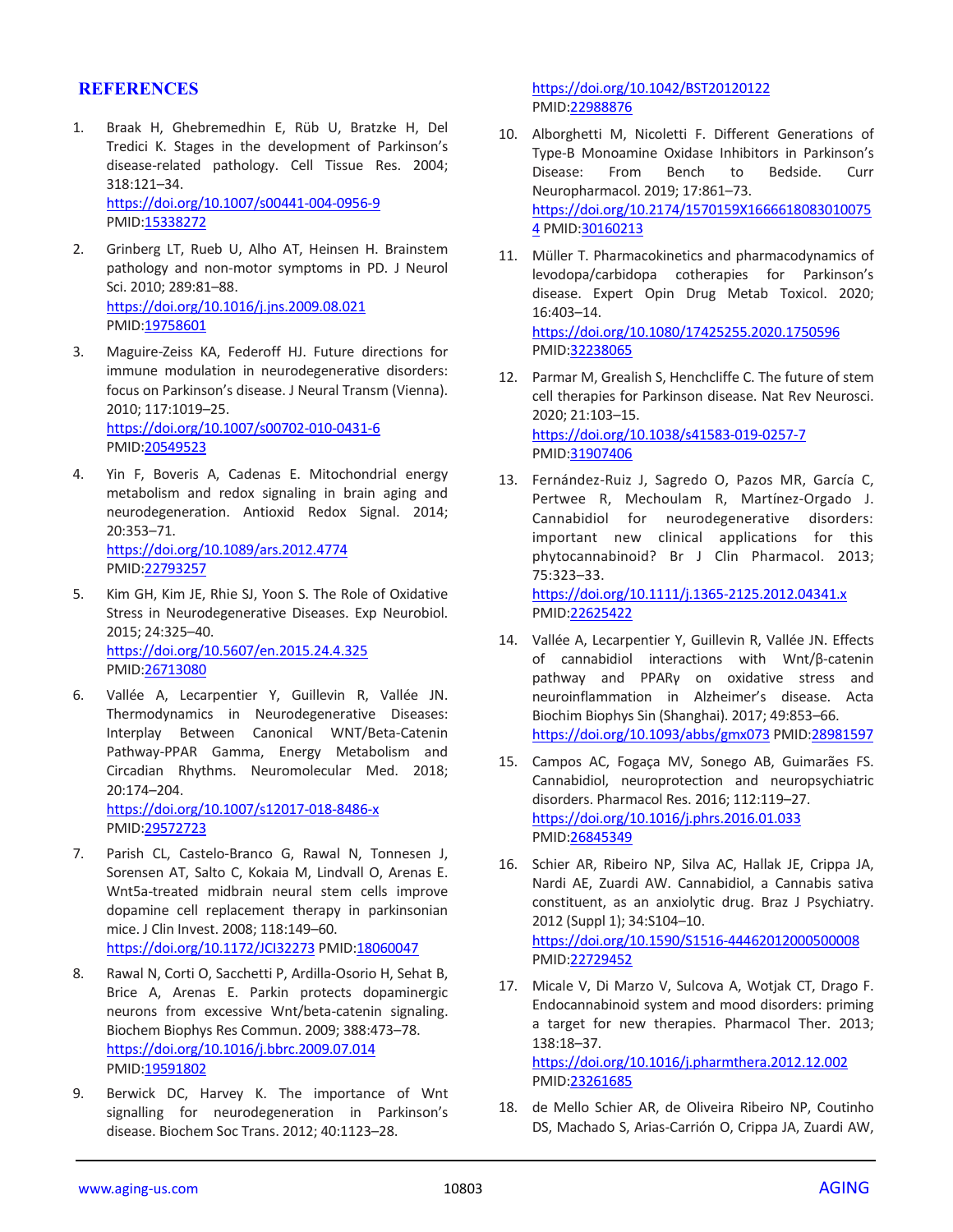Nardi AE, Silva AC. Antidepressant-like and anxiolyticlike effects of cannabidiol: a chemical compound of Cannabis sativa. CNS Neurol Disord Drug Targets. 2014; 13:953–60.

[https://doi.org/10.2174/187152731366614061211483](https://doi.org/10.2174/1871527313666140612114838) [8](https://doi.org/10.2174/1871527313666140612114838) PMID[:24923339](https://pubmed.ncbi.nlm.nih.gov/24923339)

- 19. Wilson RI, Nicoll RA. Endocannabinoid signaling in the brain. Science. 2002; 296:678–82. <https://doi.org/10.1126/science.1063545> PMID[:11976437](https://pubmed.ncbi.nlm.nih.gov/11976437)
- 20. Castillo PE, Younts TJ, Chávez AE, Hashimotodani Y. Endocannabinoid signaling and synaptic function. Neuron. 2012; 76:70–81. <https://doi.org/10.1016/j.neuron.2012.09.020> PMID[:23040807](https://pubmed.ncbi.nlm.nih.gov/23040807)
- 21. Silvestri C, Di Marzo V. The endocannabinoid system in energy homeostasis and the etiopathology of metabolic disorders. Cell Metab. 2013; 17:475–90. <https://doi.org/10.1016/j.cmet.2013.03.001> PMID[:23562074](https://pubmed.ncbi.nlm.nih.gov/23562074)
- 22. Atalay S, Jarocka-Karpowicz I, Skrzydlewska E. Antioxidative and Anti-Inflammatory Properties of Cannabidiol. Antioxidants (Basel). 2019; 9:21. <https://doi.org/10.3390/antiox9010021> PMID[:31881765](https://pubmed.ncbi.nlm.nih.gov/31881765)
- 23. Giordano S, Darley-Usmar V, Zhang J. Autophagy as an essential cellular antioxidant pathway in neurodegenerative disease. Redox Biol. 2013; 2:82–90. <https://doi.org/10.1016/j.redox.2013.12.013> PMID[:24494187](https://pubmed.ncbi.nlm.nih.gov/24494187)
- 24. Franco-Iborra S, Vila M, Perier C. The Parkinson Disease Mitochondrial Hypothesis: Where Are We at? Neuroscientist. 2016; 22:266–77. <https://doi.org/10.1177/1073858415574600> PMID[:25761946](https://pubmed.ncbi.nlm.nih.gov/25761946)
- 25. Luque-Contreras D, Carvajal K, Toral-Rios D, Franco-Bocanegra D, Campos-Peña V. Oxidative stress and metabolic syndrome: cause or consequence of Alzheimer's disease? Oxid Med Cell Longev. 2014; 2014:497802. <https://doi.org/10.1155/2014/497802> PMID[:24683436](https://pubmed.ncbi.nlm.nih.gov/24683436)
- 26. Benilova I, Karran E, De Strooper B. The toxic Aβ oligomer and Alzheimer's disease: an emperor in need of clothes. Nat Neurosci. 2012; 15:349–57. <https://doi.org/10.1038/nn.3028> PMID[:22286176](https://pubmed.ncbi.nlm.nih.gov/22286176)
- 27. Sochocka M, Koutsouraki ES, Gasiorowski K, Leszek J. Vascular oxidative stress and mitochondrial failure in the pathobiology of Alzheimer's disease: a new approach to therapy. CNS Neurol Disord Drug Targets. 2013; 12:870–81. <https://doi.org/10.2174/18715273113129990072> PMID[:23469836](https://pubmed.ncbi.nlm.nih.gov/23469836)
- 28. Islam MT. Oxidative stress and mitochondrial dysfunction-linked neurodegenerative disorders. Neurol Res. 2017; 39:73–82. <https://doi.org/10.1080/01616412.2016.1251711> PMI[D:27809706](https://pubmed.ncbi.nlm.nih.gov/27809706)
- 29. Schapira AH. Mitochondria in the aetiology and pathogenesis of Parkinson's disease. Lancet Neurol. 2008; 7:97–109. [https://doi.org/10.1016/S1474-4422\(07\)70327-7](https://doi.org/10.1016/S1474-4422(07)70327-7) PMI[D:18093566](https://pubmed.ncbi.nlm.nih.gov/18093566)
- 30. Blesa J, Trigo-Damas I, Quiroga-Varela A, Jackson-Lewis VR. Oxidative stress and Parkinson's disease. Front Neuroanat. 2015; 9:91. <https://doi.org/10.3389/fnana.2015.00091> PMI[D:26217195](https://pubmed.ncbi.nlm.nih.gov/26217195)
- 31. Ames BN, Shigenaga MK, Hagen TM. Oxidants, antioxidants, and the degenerative diseases of aging. Proc Natl Acad Sci USA. 1993; 90:7915–22. <https://doi.org/10.1073/pnas.90.17.7915> PMI[D:8367443](https://pubmed.ncbi.nlm.nih.gov/8367443)
- 32. Coyle JT, Puttfarcken P. Oxidative stress, glutamate, and neurodegenerative disorders. Science. 1993; 262:689–95. <https://doi.org/10.1126/science.7901908> PMI[D:7901908](https://pubmed.ncbi.nlm.nih.gov/7901908)
- 33. Surace MJ, Block ML. Targeting microglia-mediated neurotoxicity: the potential of NOX2 inhibitors. Cell Mol Life Sci. 2012; 69:2409–27. <https://doi.org/10.1007/s00018-012-1015-4> PMI[D:22581365](https://pubmed.ncbi.nlm.nih.gov/22581365)
- 34. Dias V, Junn E, Mouradian MM. The role of oxidative stress in Parkinson's disease. J Parkinsons Dis. 2013; 3:461–91. <https://doi.org/10.3233/JPD-130230> PMID[:24252804](https://pubmed.ncbi.nlm.nih.gov/24252804)
- 35. Puspita L, Chung SY, Shim JW. Oxidative stress and cellular pathologies in Parkinson's disease. Mol Brain. 2017; 10:53. <https://doi.org/10.1186/s13041-017-0340-9> PMI[D:29183391](https://pubmed.ncbi.nlm.nih.gov/29183391)
- 36. Jenner P. Oxidative stress in Parkinson's disease. Ann Neurol. 2003 (Suppl 3); 53:S26–36. <https://doi.org/10.1002/ana.10483> PMID[:12666096](https://pubmed.ncbi.nlm.nih.gov/12666096)
- 37. Rahimmi A, Khosrobakhsh F, Izadpanah E, Moloudi MR, Hassanzadeh K. N-acetylcysteine prevents rotenoneinduced Parkinson's disease in rat: An investigation into the interaction of parkin and Drp1 proteins. Brain Res Bull. 2015; 113:34–40.

<https://doi.org/10.1016/j.brainresbull.2015.02.007> PMI[D:25732239](https://pubmed.ncbi.nlm.nih.gov/25732239)

38. Olanow CW, Schapira AH, LeWitt PA, Kieburtz K, Sauer D, Olivieri G, Pohlmann H, Hubble J. TCH346 as a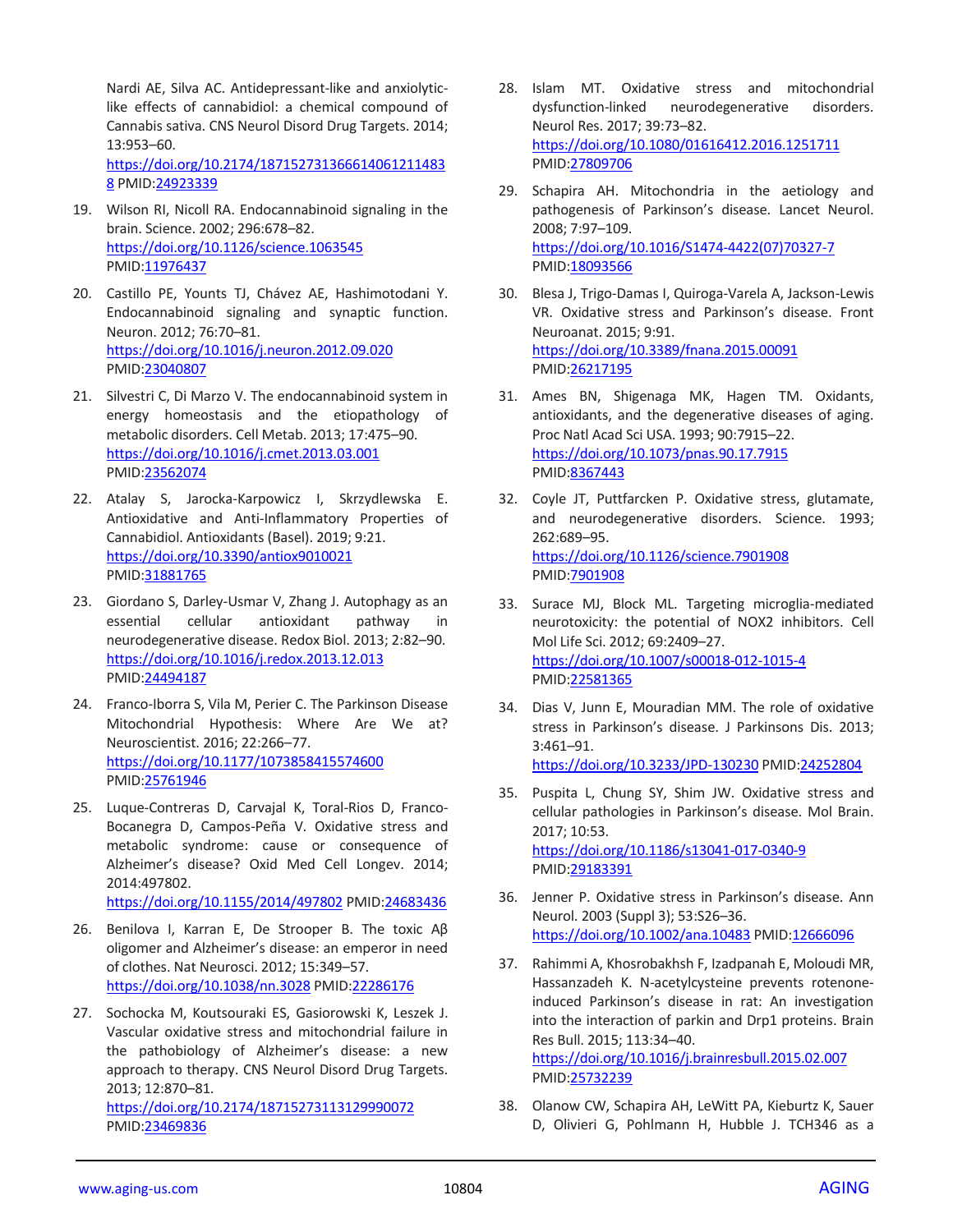neuroprotective drug in Parkinson's disease: a doubleblind, randomised, controlled trial. Lancet Neurol. 2006; 5:1013–20. [https://doi.org/10.1016/S1474-4422\(06\)70602-0](https://doi.org/10.1016/S1474-4422(06)70602-0) PMID[:17110281](https://pubmed.ncbi.nlm.nih.gov/17110281)

- 39. Lim KL, Tan JM. Role of the ubiquitin proteasome system in Parkinson's disease. BMC Biochem. 2007 (Suppl 1); 8:S13. <https://doi.org/10.1186/1471-2091-8-S1-S13> PMID[:18047737](https://pubmed.ncbi.nlm.nih.gov/18047737)
- 40. Hassanzadeh K, Rahimmi A. Oxidative stress and neuroinflammation in the story of Parkinson's disease: Could targeting these pathways write a good ending? J Cell Physiol. 2018; 234:23–32. <https://doi.org/10.1002/jcp.26865> PMID[:30078201](https://pubmed.ncbi.nlm.nih.gov/30078201)
- 41. McGeer PL, Itagaki S, Boyes BE, McGeer EG. Reactive microglia are positive for HLA-DR in the substantia nigra of Parkinson's and Alzheimer's disease brains. Neurology. 1988; 38:1285–91. <https://doi.org/10.1212/WNL.38.8.1285> PMID[:3399080](https://pubmed.ncbi.nlm.nih.gov/3399080)
- 42. Anglade P, Vyas S, Javoy-Agid F, Herrero MT, Michel PP, Marquez J, Mouatt-Prigent A, Ruberg M, Hirsch EC, Agid Y. Apoptosis and autophagy in nigral neurons of patients with Parkinson's disease. Histol Histopathol. 1997; 12:25–31. PMID[:9046040](https://pubmed.ncbi.nlm.nih.gov/9046040)
- 43. Gupta A, Dawson VL, Dawson TM. What causes cell death in Parkinson's disease? Ann Neurol. 2008 (Suppl 2); 64:S3–15. <https://doi.org/10.1002/ana.21573> PMID[:19127586](https://pubmed.ncbi.nlm.nih.gov/19127586)
- 44. Glass CK, Saijo K, Winner B, Marchetto MC, Gage FH. Mechanisms underlying inflammation in neurodegeneration. Cell. 2010; 140:918–34. <https://doi.org/10.1016/j.cell.2010.02.016> PMID[:20303880](https://pubmed.ncbi.nlm.nih.gov/20303880)
- 45. Ramesh G, MacLean AG, Philipp MT. Cytokines and chemokines at the crossroads of neuroinflammation, neurodegeneration, and neuropathic pain. Mediators Inflamm. 2013; 2013:480739. <https://doi.org/10.1155/2013/480739> PMID[:23997430](https://pubmed.ncbi.nlm.nih.gov/23997430)
- 46. Tufekci KU, Meuwissen R, Genc S, Genc K. Inflammation in Parkinson's disease. Adv Protein Chem Struct Biol. 2012; 88:69–132. <https://doi.org/10.1016/B978-0-12-398314-5.00004-0> PMID[:22814707](https://pubmed.ncbi.nlm.nih.gov/22814707)
- 47. Rocha NP, de Miranda AS, Teixeira AL. Insights into Neuroinflammation in Parkinson's Disease: From Biomarkers to Anti-Inflammatory Based Therapies. Biomed Res Int. 2015; 2015:628192. <https://doi.org/10.1155/2015/628192> PMID[:26295044](https://pubmed.ncbi.nlm.nih.gov/26295044)
- 48. Shih RH, Wang CY, Yang CM. NF-kappaB Signaling Pathways in Neurological Inflammation: A Mini Review. Front Mol Neurosci. 2015; 8:77. <https://doi.org/10.3389/fnmol.2015.00077> PMI[D:26733801](https://pubmed.ncbi.nlm.nih.gov/26733801)
- 49. Mogi M, Togari A, Kondo T, Mizuno Y, Komure O, Kuno S, Ichinose H, Nagatsu T. Caspase activities and tumor necrosis factor receptor R1 (p55) level are elevated in the substantia nigra from parkinsonian brain. J Neural Transm (Vienna). 2000; 107:335–41. <https://doi.org/10.1007/s007020050028> PMI[D:10821442](https://pubmed.ncbi.nlm.nih.gov/10821442)
- 50. Shimoji M, Pagan F, Healton EB, Mocchetti I. CXCR4 and CXCL12 expression is increased in the nigro-striatal system of Parkinson's disease. Neurotox Res. 2009; 16:318–28. <https://doi.org/10.1007/s12640-009-9076-3> PMI[D:19551455](https://pubmed.ncbi.nlm.nih.gov/19551455)
- 51. Yacoubian TA, Standaert DG. Targets for neuroprotection in Parkinson's disease. Biochim Biophys Acta. 2009; 1792:676–87. <https://doi.org/10.1016/j.bbadis.2008.09.009> PMI[D:18930814](https://pubmed.ncbi.nlm.nih.gov/18930814)
- 52. Gardet A, Benita Y, Li C, Sands BE, Ballester I, Stevens C, Korzenik JR, Rioux JD, Daly MJ, Xavier RJ, Podolsky DK. LRRK2 is involved in the IFN-gamma response and host response to pathogens. J Immunol. 2010; 185:5577–85. <https://doi.org/10.4049/jimmunol.1000548>

PMI[D:20921534](https://pubmed.ncbi.nlm.nih.gov/20921534)

- 53. Russo I, Berti G, Plotegher N, Bernardo G, Filograna R, Bubacco L, Greggio E. Leucine-rich repeat kinase 2 positively regulates inflammation and down-regulates NF-κB p50 signaling in cultured microglia cells. J Neuroinflammation. 2015; 12:230. <https://doi.org/10.1186/s12974-015-0449-7> PMI[D:26646749](https://pubmed.ncbi.nlm.nih.gov/26646749)
- 54. López de Maturana R, Lang V, Zubiarrain A, Sousa A, Vázquez N, Gorostidi A, Águila J, López de Munain A, Rodríguez M, Sánchez-Pernaute R. Mutations in LRRK2 impair NF-κB pathway in iPSC-derived neurons. J Neuroinflammation. 2016; 13:295. <https://doi.org/10.1186/s12974-016-0761-x>

PMI[D:27863501](https://pubmed.ncbi.nlm.nih.gov/27863501)

- 55. Moussaud S, Jones DR, Moussaud-Lamodière EL, Delenclos M, Ross OA, McLean PJ. Alpha-synuclein and tau: teammates in neurodegeneration? Mol Neurodegener. 2014; 9:43. <https://doi.org/10.1186/1750-1326-9-43> PMI[D:25352339](https://pubmed.ncbi.nlm.nih.gov/25352339)
- 56. Guerreiro PS, Gerhardt E, Lopes da Fonseca T, Bähr M, Outeiro TF, Eckermann K. LRRK2 Promotes Tau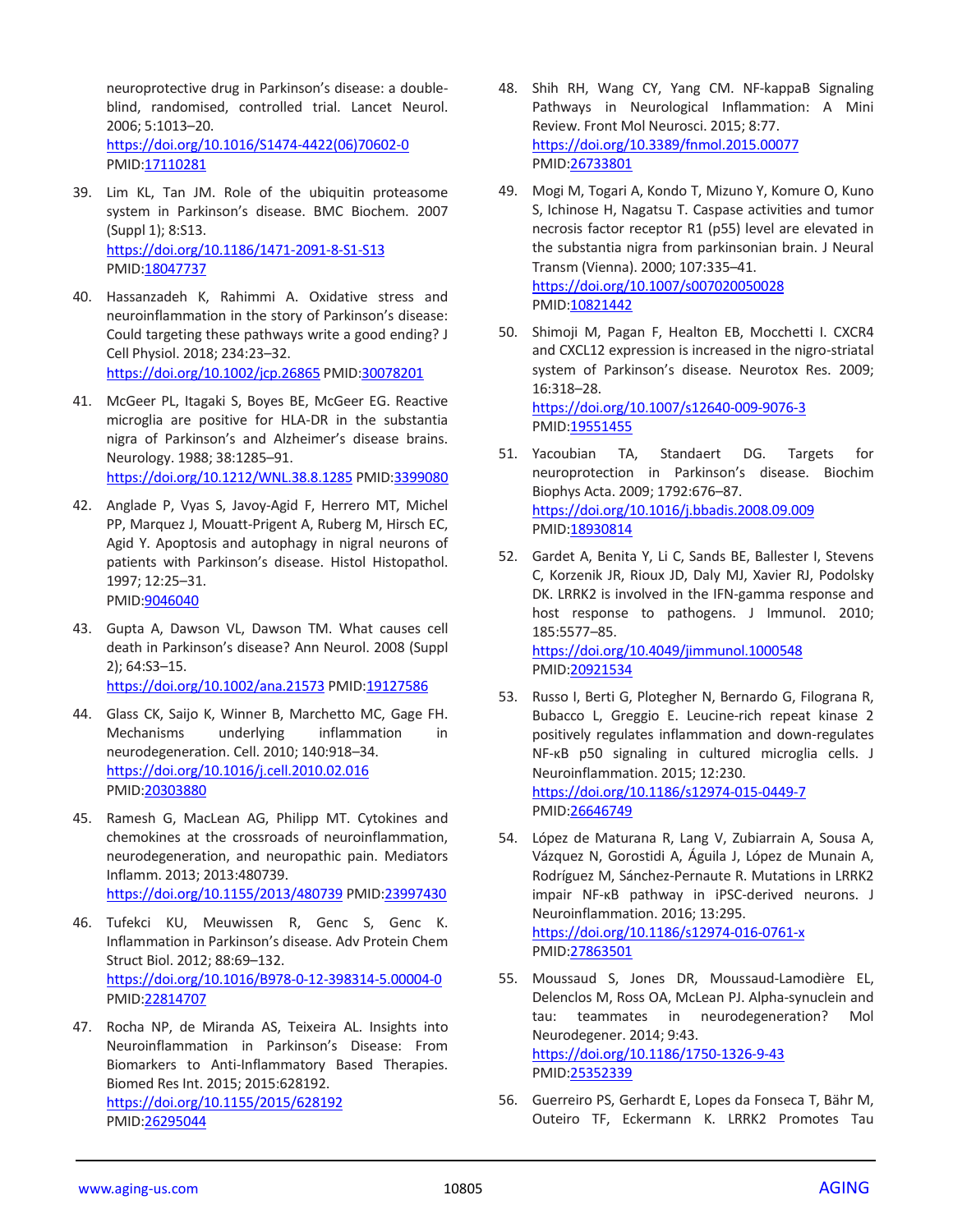Accumulation, Aggregation and Release. Mol Neurobiol. 2016; 53:3124–35. <https://doi.org/10.1007/s12035-015-9209-z> PMID[:26014385](https://pubmed.ncbi.nlm.nih.gov/26014385)

- 57. Russo I, Bubacco L, Greggio E. LRRK2 and neuroinflammation: partners in crime in Parkinson's disease? J Neuroinflammation. 2014; 11:52. <https://doi.org/10.1186/1742-2094-11-52> PMID[:24655756](https://pubmed.ncbi.nlm.nih.gov/24655756)
- 58. Loh KM, van Amerongen R, Nusse R. Generating Cellular Diversity and Spatial Form: Wnt Signaling and the Evolution of Multicellular Animals. Dev Cell. 2016; 38:643–55. <https://doi.org/10.1016/j.devcel.2016.08.011> PMID[:27676437](https://pubmed.ncbi.nlm.nih.gov/27676437)
- 59. Oren O, Smith BD. Eliminating Cancer Stem Cells by Targeting Embryonic Signaling Pathways. Stem Cell Rev Rep. 2017; 13:17–23. <https://doi.org/10.1007/s12015-016-9691-3> PMID[:27730468](https://pubmed.ncbi.nlm.nih.gov/27730468)
- 60. Al-Harthi L. Wnt/β-catenin and its diverse physiological cell signaling pathways in neurodegenerative and neuropsychiatric disorders. J Neuroimmune Pharmacol. 2012; 7:725–30. <https://doi.org/10.1007/s11481-012-9412-x> PMID[:23114888](https://pubmed.ncbi.nlm.nih.gov/23114888)
- 61. Marchetti B, Pluchino S. Wnt your brain be inflamed? Yes, it Wnt!. Trends Mol Med. 2013; 19:144–56. <https://doi.org/10.1016/j.molmed.2012.12.001> PMID[:23312954](https://pubmed.ncbi.nlm.nih.gov/23312954)
- 62. Lecarpentier Y, Claes V, Duthoit G, Hébert JL. Circadian rhythms, Wnt/beta-catenin pathway and PPAR alpha/gamma profiles in diseases with primary or secondary cardiac dysfunction. Front Physiol. 2014; 5:429. <https://doi.org/10.3389/fphys.2014.00429>

PMID[:25414671](https://pubmed.ncbi.nlm.nih.gov/25414671)

- 63. Lecarpentier Y, Vallée A. Opposite Interplay between PPAR Gamma and Canonical Wnt/Beta-Catenin Pathway in Amyotrophic Lateral Sclerosis. Front Neurol. 2016; 7:100. <https://doi.org/10.3389/fneur.2016.00100> PMID[:27445967](https://pubmed.ncbi.nlm.nih.gov/27445967)
- 64. Vallée A, Lecarpentier Y. Alzheimer Disease: Crosstalk between the Canonical Wnt/Beta-Catenin Pathway and PPARs Alpha and Gamma. Front Neurosci. 2016; 10:459.

<https://doi.org/10.3389/fnins.2016.00459> PMID[:27807401](https://pubmed.ncbi.nlm.nih.gov/27807401)

65. He TC, Sparks AB, Rago C, Hermeking H, Zawel L, da Costa LT, Morin PJ, Vogelstein B, Kinzler KW. Identification of c-MYC as a target of the APC pathway. Science. 1998; 281:1509–12.

<https://doi.org/10.1126/science.281.5382.1509> PMI[D:9727977](https://pubmed.ncbi.nlm.nih.gov/9727977)

- 66. Shtutman M, Zhurinsky J, Simcha I, Albanese C, D'Amico M, Pestell R, Ben-Ze'ev A. The cyclin D1 gene is a target of the beta-catenin/LEF-1 pathway. Proc Natl Acad Sci USA. 1999; 96:5522–27. <https://doi.org/10.1073/pnas.96.10.5522> PMI[D:10318916](https://pubmed.ncbi.nlm.nih.gov/10318916)
- 67. Angers S, Moon RT. Proximal events in Wnt signal transduction. Nat Rev Mol Cell Biol. 2009; 10:468–77. <https://doi.org/10.1038/nrm2717> PMI[D:19536106](https://pubmed.ncbi.nlm.nih.gov/19536106)
- 68. Sharma C, Pradeep A, Wong L, Rana A, Rana B. Peroxisome proliferator-activated receptor gamma activation can regulate beta-catenin levels via a proteasome-mediated and adenomatous polyposis coli-independent pathway. J Biol Chem. 2004; 279:35583–94.

<https://doi.org/10.1074/jbc.M403143200> PMI[D:15190077](https://pubmed.ncbi.nlm.nih.gov/15190077)

- 69. Rosi MC, Luccarini I, Grossi C, Fiorentini A, Spillantini MG, Prisco A, Scali C, Gianfriddo M, Caricasole A, Terstappen GC, Casamenti F. Increased Dickkopf-1 expression in transgenic mouse models of neurodegenerative disease. J Neurochem. 2010; 112:1539–51. <https://doi.org/10.1111/j.1471-4159.2009.06566.x> PMI[D:20050968](https://pubmed.ncbi.nlm.nih.gov/20050968)
- 70. Clevers H, Nusse R. Wnt/β-catenin signaling and disease. Cell. 2012; 149:1192–205. <https://doi.org/10.1016/j.cell.2012.05.012> PMI[D:22682243](https://pubmed.ncbi.nlm.nih.gov/22682243)
- 71. Inestrosa NC, Montecinos-Oliva C, Fuenzalida M. Wnt signaling: role in Alzheimer disease and schizophrenia. J Neuroimmune Pharmacol. 2012; 7:788–807. <https://doi.org/10.1007/s11481-012-9417-5> PMI[D:23160851](https://pubmed.ncbi.nlm.nih.gov/23160851)
- 72. Vallée A, Lecarpentier Y, Guillevin R, Vallée JN. Interactions between TGF-β1, canonical WNT/βcatenin pathway and PPAR γ in radiation-induced fibrosis. Oncotarget. 2017; 8:90579–604. <https://doi.org/10.18632/oncotarget.21234> PMI[D:29163854](https://pubmed.ncbi.nlm.nih.gov/29163854)
- 73. Vallée A, Lecarpentier Y, Vallée JN. Hypothesis of Opposite Interplay Between the Canonical WNT/betacatenin Pathway and PPAR Gamma in Primary Central Nervous System Lymphomas. Curr Issues Mol Biol. 2019; 31:1–20. <https://doi.org/10.21775/cimb.031.001> PMI[D:30647194](https://pubmed.ncbi.nlm.nih.gov/30647194)
- 74. Aberle H, Bauer A, Stappert J, Kispert A, Kemler R. beta-catenin is a target for the ubiquitin-proteasome pathway. EMBO J. 1997; 16:3797–804.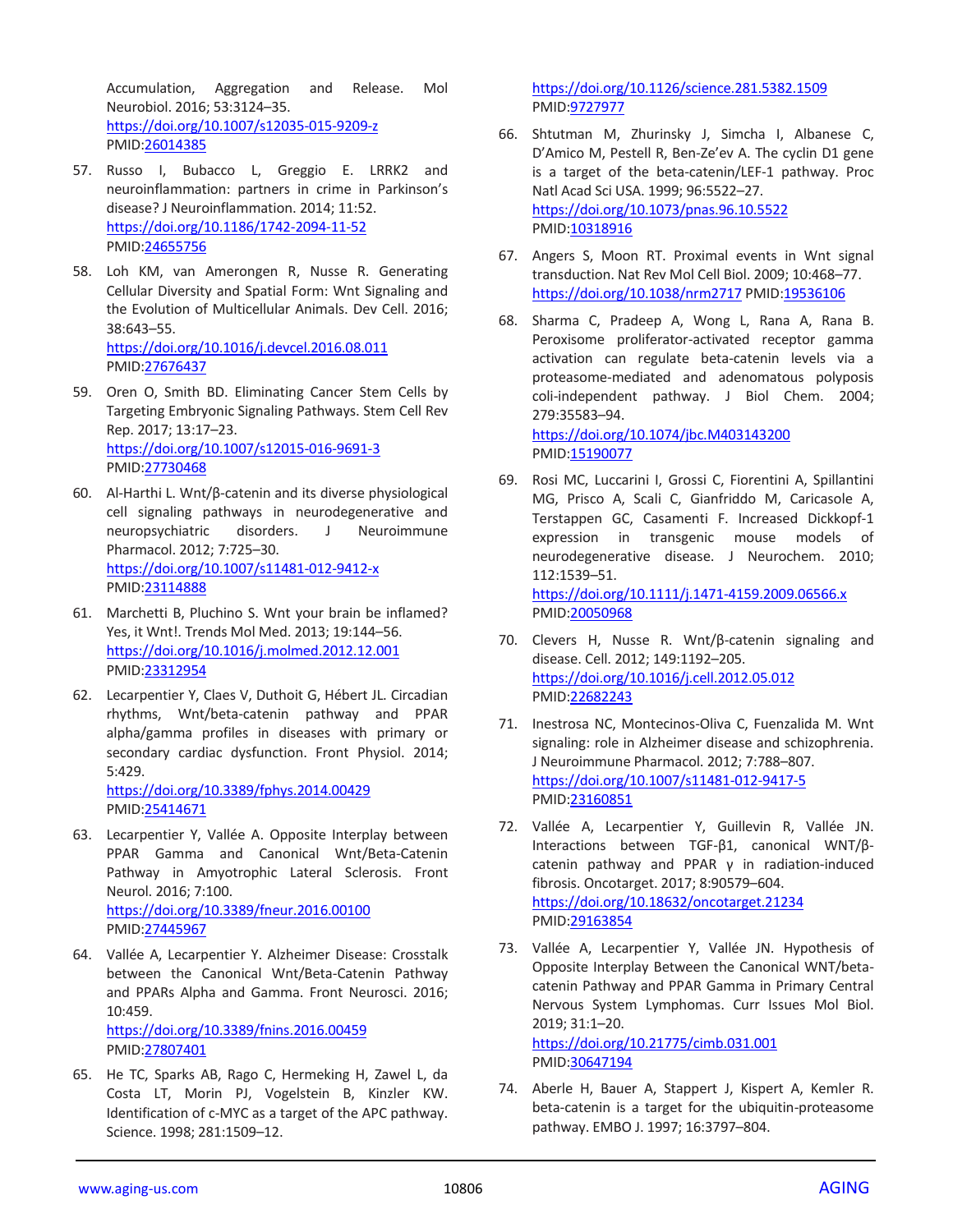<https://doi.org/10.1093/emboj/16.13.3797> PMID[:9233789](https://pubmed.ncbi.nlm.nih.gov/9233789)

- 75. Wu D, Pan W. GSK3: a multifaceted kinase in Wnt signaling. Trends Biochem Sci. 2010; 35:161–68. <https://doi.org/10.1016/j.tibs.2009.10.002> PMID[:19884009](https://pubmed.ncbi.nlm.nih.gov/19884009)
- 76. Hur EM, Zhou FQ. GSK3 signalling in neural development. Nat Rev Neurosci. 2010; 11:539–51. <https://doi.org/10.1038/nrn2870> PMID[:20648061](https://pubmed.ncbi.nlm.nih.gov/20648061)
- 77. Ambacher KK, Pitzul KB, Karajgikar M, Hamilton A, Ferguson SS, Cregan SP. The JNK- and AKT/GSK3βsignaling pathways converge to regulate Puma induction and neuronal apoptosis induced by trophic factor deprivation. PLoS One. 2012; 7:e46885. <https://doi.org/10.1371/journal.pone.0046885> PMID[:23056511](https://pubmed.ncbi.nlm.nih.gov/23056511)
- 78. Orellana AM, Vasconcelos AR, Leite JA, de Sá Lima L, Andreotti DZ, Munhoz CD, Kawamoto EM, Scavone C. Age-related neuroinflammation and changes in AKT-GSK-3β and WNT/ β-CATENIN signaling in rat hippocampus. Aging (Albany NY). 2015; 7:1094–111. <https://doi.org/10.18632/aging.100853> PMID[:26647069](https://pubmed.ncbi.nlm.nih.gov/26647069)
- 79. Inestrosa NC, Arenas E. Emerging roles of Wnts in the adult nervous system. Nat Rev Neurosci. 2010; 11:77–86.

<https://doi.org/10.1038/nrn2755> PMID[:20010950](https://pubmed.ncbi.nlm.nih.gov/20010950)

- 80. Berwick DC, Harvey K. LRRK2 signaling pathways: the key to unlocking neurodegeneration? Trends Cell Biol. 2011; 21:257–65. <https://doi.org/10.1016/j.tcb.2011.01.001> PMID[:21306901](https://pubmed.ncbi.nlm.nih.gov/21306901)
- 81. L'episcopo F, Serapide MF, Tirolo C, Testa N, Caniglia S, Morale MC, Pluchino S, Marchetti B. A Wnt1 regulated Frizzled-1/β-Catenin signaling pathway as a candidate regulatory circuit controlling mesencephalic dopaminergic neuron-astrocyte crosstalk: Therapeutical relevance for neuron survival and neuroprotection. Mol Neurodegener. 2011; 6:49. <https://doi.org/10.1186/1750-1326-6-49> PMID[:21752258](https://pubmed.ncbi.nlm.nih.gov/21752258)
- 82. Häbig K, Walter M, Poths S, Riess O, Bonin M. RNA interference of LRRK2-microarray expression analysis of a Parkinson's disease key player. Neurogenetics. 2008; 9:83–94. <https://doi.org/10.1007/s10048-007-0114-0> PMID[:18097693](https://pubmed.ncbi.nlm.nih.gov/18097693)
- 83. Libro R, Bramanti P, Mazzon E. The role of the Wnt canonical signaling in neurodegenerative diseases. Life Sci. 2016; 158:78–88. <https://doi.org/10.1016/j.lfs.2016.06.024> PMID[:27370940](https://pubmed.ncbi.nlm.nih.gov/27370940)
- 84. Zhou T, Zu G, Zhang X, Wang X, Li S, Gong X, Liang Z, Zhao J. Neuroprotective effects of ginsenoside Rg1 through the Wnt/β-catenin signaling pathway in both *in vivo* and *in vitro* models of Parkinson's disease. Neuropharmacology. 2016; 101:480–89. <https://doi.org/10.1016/j.neuropharm.2015.10.024> PMI[D:26525190](https://pubmed.ncbi.nlm.nih.gov/26525190)
- 85. L'Episcopo F, Tirolo C, Testa N, Caniglia S, Morale MC, Deleidi M, Serapide MF, Pluchino S, Marchetti B. Plasticity of subventricular zone neuroprogenitors in MPTP (1-methyl-4-phenyl-1,2,3,6-tetrahydropyridine) mouse model of Parkinson's disease involves cross talk between inflammatory and Wnt/β-catenin signaling pathways: functional consequences for neuroprotection and repair. J Neurosci. 2012; 32:2062–85. <https://doi.org/10.1523/JNEUROSCI.5259-11.2012>

PMI[D:22323720](https://pubmed.ncbi.nlm.nih.gov/22323720)

- 86. Barthel A, Schmoll D, Unterman TG. FoxO proteins in insulin action and metabolism. Trends Endocrinol Metab. 2005; 16:183–89. <https://doi.org/10.1016/j.tem.2005.03.010> PMI[D:15860415](https://pubmed.ncbi.nlm.nih.gov/15860415)
- 87. Almeida M, Ambrogini E, Han L, Manolagas SC, Jilka RL. Increased lipid oxidation causes oxidative stress, increased peroxisome proliferator-activated receptorgamma expression, and diminished pro-osteogenic Wnt signaling in the skeleton. J Biol Chem. 2009; 284:27438–48. <https://doi.org/10.1074/jbc.M109.023572> PMI[D:19657144](https://pubmed.ncbi.nlm.nih.gov/19657144)
- 88. Essers MA, de Vries-Smits LM, Barker N, Polderman PE, Burgering BM, Korswagen HC. Functional interaction between beta-catenin and FOXO in oxidative stress signaling. Science. 2005; 308:1181–84. <https://doi.org/10.1126/science.1109083> PMI[D:15905404](https://pubmed.ncbi.nlm.nih.gov/15905404)
- 89. Hoogeboom D, Essers MA, Polderman PE, Voets E, Smits LM, Burgering BM. Interaction of FOXO with beta-catenin inhibits beta-catenin/T cell factor activity. J Biol Chem. 2008; 283:9224–30. <https://doi.org/10.1074/jbc.M706638200> PMI[D:18250171](https://pubmed.ncbi.nlm.nih.gov/18250171)
- 90. Reif K, Burgering BM, Cantrell DA. Phosphatidylinositol 3-kinase links the interleukin-2 receptor to protein kinase B and p70 S6 kinase. J Biol Chem. 1997; 272:14426–33. <https://doi.org/10.1074/jbc.272.22.14426> PMI[D:9162082](https://pubmed.ncbi.nlm.nih.gov/9162082)
- 91. Brunet A, Bonni A, Zigmond MJ, Lin MZ, Juo P, Hu LS, Anderson MJ, Arden KC, Blenis J, Greenberg ME. Akt promotes cell survival by phosphorylating and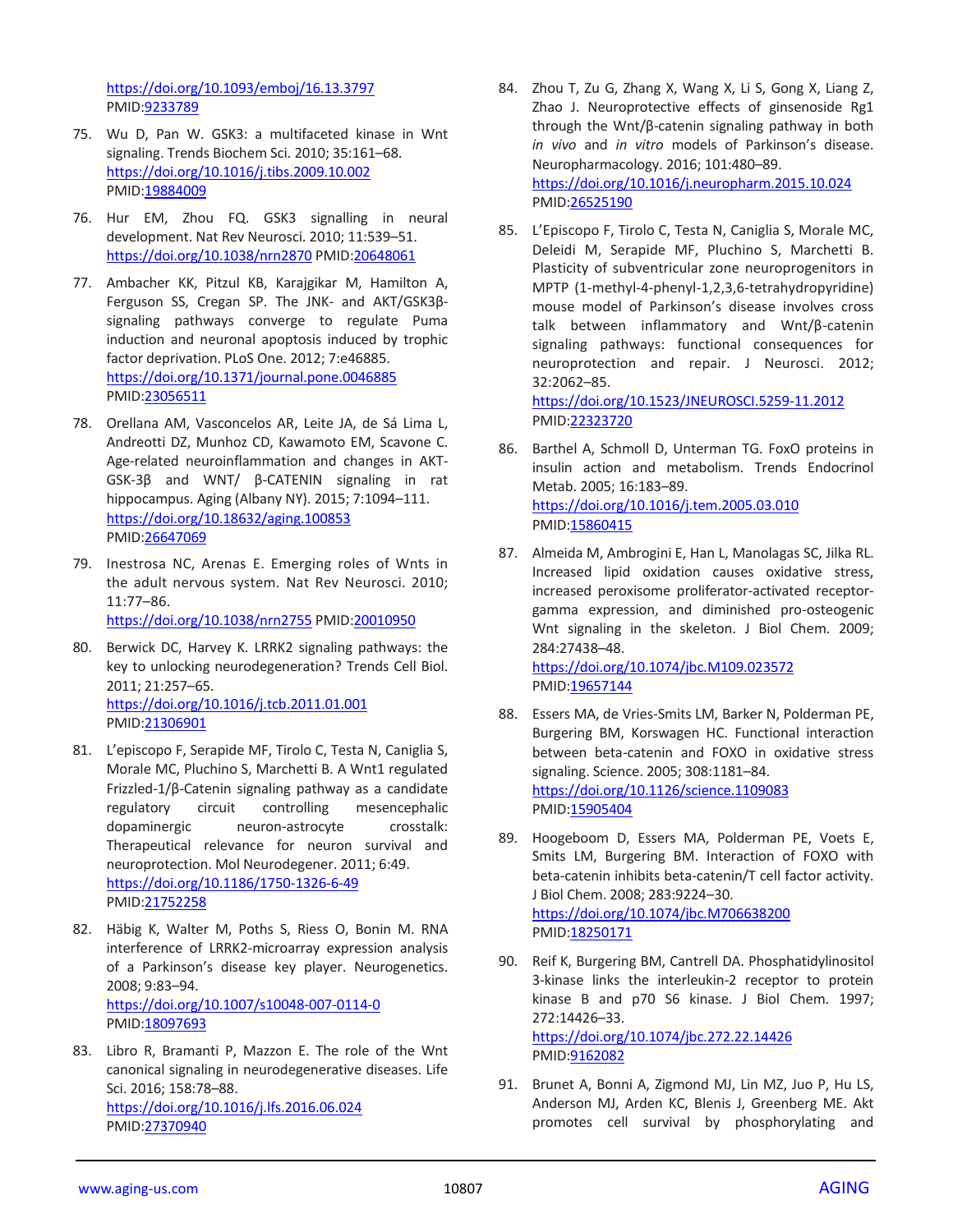inhibiting a Forkhead transcription factor. Cell. 1999; 96:857–68.

[https://doi.org/10.1016/S0092-8674\(00\)80595-4](https://doi.org/10.1016/S0092-8674(00)80595-4) PMID[:10102273](https://pubmed.ncbi.nlm.nih.gov/10102273)

- 92. Stahl M, Dijkers PF, Kops GJ, Lens SM, Coffer PJ, Burgering BM, Medema RH. The forkhead transcription factor FoxO regulates transcription of p27Kip1 and Bim in response to IL-2. J Immunol. 2002; 168:5024–31. <https://doi.org/10.4049/jimmunol.168.10.5024> PMID[:11994454](https://pubmed.ncbi.nlm.nih.gov/11994454)
- 93. Schmidt M, Fernandez de Mattos S, van der Horst A, Klompmaker R, Kops GJ, Lam EW, Burgering BM, Medema RH. Cell cycle inhibition by FoxO forkhead transcription factors involves downregulation of cyclin D. Mol Cell Biol. 2002; 22:7842–52. <https://doi.org/10.1128/MCB.22.22.7842-7852.2002> PMID[:12391153](https://pubmed.ncbi.nlm.nih.gov/12391153)
- 94. Fernández de Mattos S, Essafi A, Soeiro I, Pietersen AM, Birkenkamp KU, Edwards CS, Martino A, Nelson BH, Francis JM, Jones MC, Brosens JJ, Coffer PJ, Lam EW. FoxO3a and BCR-ABL regulate cyclin D2 transcription through a STAT5/BCL6-dependent mechanism. Mol Cell Biol. 2004; 24:10058–71. [https://doi.org/10.1128/MCB.24.22.10058-](https://doi.org/10.1128/MCB.24.22.10058-10071.2004) [10071.2004](https://doi.org/10.1128/MCB.24.22.10058-10071.2004) PMID[:15509806](https://pubmed.ncbi.nlm.nih.gov/15509806)
- 95. Manolopoulos KN, Klotz LO, Korsten P, Bornstein SR, Barthel A. Linking Alzheimer's disease to insulin resistance: the FoxO response to oxidative stress. Mol Psychiatry. 2010; 15:1046–52. <https://doi.org/10.1038/mp.2010.17> PMID[:20966918](https://pubmed.ncbi.nlm.nih.gov/20966918)
- 96. Shang YC, Chong ZZ, Hou J, Maiese K. Wnt1, FoxO3a, and NF-kappaB oversee microglial integrity and activation during oxidant stress. Cell Signal. 2010; 22:1317–29. <https://doi.org/10.1016/j.cellsig.2010.04.009> PMID[:20462515](https://pubmed.ncbi.nlm.nih.gov/20462515)
- 97. Halleskog C, Mulder J, Dahlström J, Mackie K, Hortobágyi T, Tanila H, Kumar Puli L, Färber K, Harkany T, Schulte G. WNT signaling in activated microglia is proinflammatory. Glia. 2011; 59:119–31. <https://doi.org/10.1002/glia.21081> PMI[D:20967887](https://pubmed.ncbi.nlm.nih.gov/20967887)
- 98. Ma B, Hottiger MO. Crosstalk between Wnt/β-Catenin and NF-κB Signaling Pathway during Inflammation. Front Immunol. 2016; 7:378. <https://doi.org/10.3389/fimmu.2016.00378> PMID[:27713747](https://pubmed.ncbi.nlm.nih.gov/27713747)
- 99. Mitchell S, Vargas J, Hoffmann A. Signaling via the NFκB system. Wiley Interdiscip Rev Syst Biol Med. 2016; 8:227–41. <https://doi.org/10.1002/wsbm.1331> PMID[:26990581](https://pubmed.ncbi.nlm.nih.gov/26990581)
- 100. Deng J, Miller SA, Wang HY, Xia W, Wen Y, Zhou BP, Li Y, Lin SY, Hung MC. beta-catenin interacts with and

inhibits NF-kappa B in human colon and breast cancer. Cancer Cell. 2002; 2:323–34. [https://doi.org/10.1016/S1535-6108\(02\)00154-X](https://doi.org/10.1016/S1535-6108(02)00154-X) PMI[D:12398896](https://pubmed.ncbi.nlm.nih.gov/12398896)

- 101. Liu J, Liao Y, Ma K, Wang Y, Zhang G, Yang R, Deng J. PI3K is required for the physical interaction and functional inhibition of NF-κB by β-catenin in colorectal cancer cells. Biochem Biophys Res Commun. 2013; 434:760–66. <https://doi.org/10.1016/j.bbrc.2013.03.135> PMI[D:23583404](https://pubmed.ncbi.nlm.nih.gov/23583404)
- 102. Martin M, Rehani K, Jope RS, Michalek SM. Toll-like receptor-mediated cytokine production is differentially regulated by glycogen synthase kinase 3. Nat Immunol. 2005; 6:777–84.

<https://doi.org/10.1038/ni1221> PMI[D:16007092](https://pubmed.ncbi.nlm.nih.gov/16007092)

103. Manicassamy S, Reizis B, Ravindran R, Nakaya H, Salazar-Gonzalez RM, Wang YC, Pulendran B. Activation of beta-catenin in dendritic cells regulates immunity versus tolerance in the intestine. Science. 2010; 329:849–53. <https://doi.org/10.1126/science.1188510>

PMI[D:20705860](https://pubmed.ncbi.nlm.nih.gov/20705860)

- 104. Cho HH, Song JS, Yu JM, Yu SS, Choi SJ, Kim DH, Jung JS. Differential effect of NF-kappaB activity on betacatenin/Tcf pathway in various cancer cells. FEBS Lett. 2008; 582:616–22. <https://doi.org/10.1016/j.febslet.2008.01.029> PMI[D:18242184](https://pubmed.ncbi.nlm.nih.gov/18242184)
- 105. Fliniaux I, Mikkola ML, Lefebvre S, Thesleff I. Identification of dkk4 as a target of Eda-A1/Edar pathway reveals an unexpected role of ectodysplasin as inhibitor of Wnt signalling in ectodermal placodes. Dev Biol. 2008; 320:60–71. <https://doi.org/10.1016/j.ydbio.2008.04.023> PMI[D:18508042](https://pubmed.ncbi.nlm.nih.gov/18508042)
- 106. Hoeflich KP, Luo J, Rubie EA, Tsao MS, Jin O, Woodgett JR. Requirement for glycogen synthase kinase-3beta in cell survival and NF-kappaB activation. Nature. 2000; 406:86–90. <https://doi.org/10.1038/35017574> PMID[:10894547](https://pubmed.ncbi.nlm.nih.gov/10894547)
- 107. Beurel E, Michalek SM, Jope RS. Innate and adaptive immune responses regulated by glycogen synthase kinase-3 (GSK3). Trends Immunol. 2010; 31:24–31. <https://doi.org/10.1016/j.it.2009.09.007> PMI[D:19836308](https://pubmed.ncbi.nlm.nih.gov/19836308)
- 108. Russo E, Guy GW. A tale of two cannabinoids: the therapeutic rationale for combining tetrahydrocannabinol and cannabidiol. Med Hypotheses. 2006; 66:234–46. <https://doi.org/10.1016/j.mehy.2005.08.026> PMID: 16209908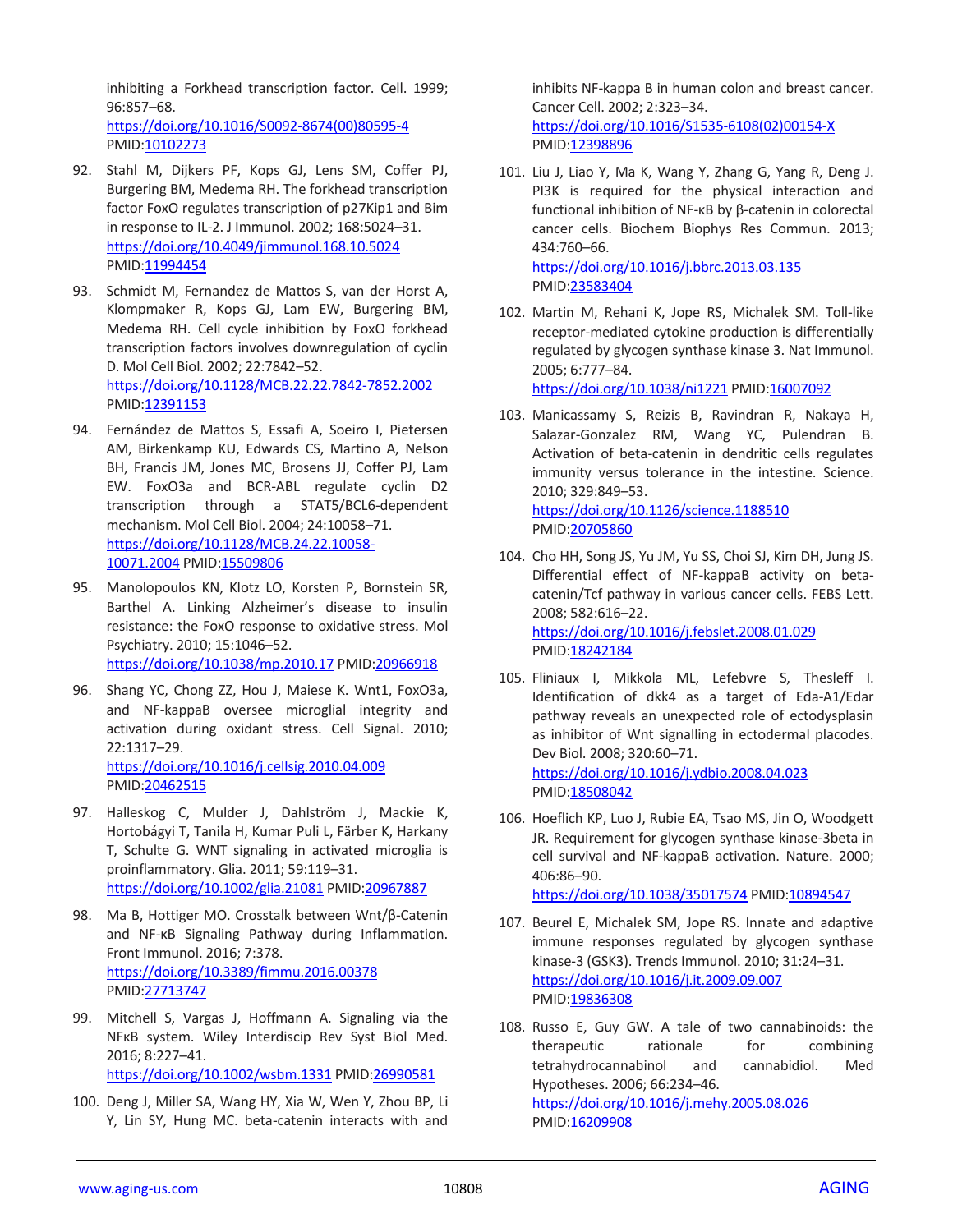- 109. Campos AC, Moreira FA, Gomes FV, Del Bel EA, Guimarães FS. Multiple mechanisms involved in the large-spectrum therapeutic potential of cannabidiol in psychiatric disorders. Philos Trans R Soc Lond B Biol Sci. 2012; 367:3364–78. <https://doi.org/10.1098/rstb.2011.0389> PMID[:23108553](https://pubmed.ncbi.nlm.nih.gov/23108553)
- 110. Pertwee RG. Endocannabinoids and Their Pharmacological Actions. Handb Exp Pharmacol. 2015; 231:1–37. [https://doi.org/10.1007/978-3-319-20825-1\\_1](https://doi.org/10.1007/978-3-319-20825-1_1) PMID[:26408156](https://pubmed.ncbi.nlm.nih.gov/26408156)
- 111. Bergamaschi MM, Queiroz RH, Zuardi AW, Crippa JA. Safety and side effects of cannabidiol, a Cannabis sativa constituent. Curr Drug Saf. 2011; 6:237–49. <https://doi.org/10.2174/157488611798280924> PMID[:22129319](https://pubmed.ncbi.nlm.nih.gov/22129319)
- 112. Iffland K, Grotenhermen F. An Update on Safety and Side Effects of Cannabidiol: A Review of Clinical Data and Relevant Animal Studies. Cannabis Cannabinoid Res. 2017; 2:139–54. <https://doi.org/10.1089/can.2016.0034> PMID[:28861514](https://pubmed.ncbi.nlm.nih.gov/28861514)
- 113. Devinsky O, Cilio MR, Cross H, Fernandez-Ruiz J, French J, Hill C, Katz R, Di Marzo V, Jutras-Aswad D, Notcutt WG, Martinez-Orgado J, Robson PJ, Rohrback BG, et al. Cannabidiol: pharmacology and potential therapeutic role in epilepsy and other neuropsychiatric disorders. Epilepsia. 2014; 55:791–802. <https://doi.org/10.1111/epi.12631> PMID[:24854329](https://pubmed.ncbi.nlm.nih.gov/24854329)
- 114. Emamian ES. AKT/GSK3 signaling pathway and schizophrenia. Front Mol Neurosci. 2012; 5:33. <https://doi.org/10.3389/fnmol.2012.00033> PMID[:22435049](https://pubmed.ncbi.nlm.nih.gov/22435049)
- 115. Renard J, Norris C, Rushlow W, Laviolette SR. Neuronal and molecular effects of cannabidiol on the mesolimbic dopamine system: Implications for novel schizophrenia treatments. Neurosci Biobehav Rev. 2017; 75:157–65. <https://doi.org/10.1016/j.neubiorev.2017.02.006> PMID[:28185872](https://pubmed.ncbi.nlm.nih.gov/28185872)
- 116. Cassano T, Serviddio G, Gaetani S, Romano A, Dipasquale P, Cianci S, Bellanti F, Laconca L, Romano AD, Padalino I, LaFerla FM, Nicoletti F, Cuomo V, Vendemiale G. Glutamatergic alterations and mitochondrial impairment in a murine model of Alzheimer disease. Neurobiol Aging. 2012; 33:1121.e1–12.

<https://doi.org/10.1016/j.neurobiolaging.2011.09.021> PMID[:22035587](https://pubmed.ncbi.nlm.nih.gov/22035587)

117. Giudetti AM, Salzet M, Cassano T. Oxidative Stress in Aging Brain: Nutritional and Pharmacological

Interventions for Neurodegenerative Disorders. Oxid Med Cell Longev. 2018; 2018:3416028. <https://doi.org/10.1155/2018/3416028> PMI[D:29785243](https://pubmed.ncbi.nlm.nih.gov/29785243)

- 118. Izzo AA, Borrelli F, Capasso R, Di Marzo V, Mechoulam R. Non-psychotropic plant cannabinoids: new therapeutic opportunities from an ancient herb. Trends Pharmacol Sci. 2009; 30:515–27. <https://doi.org/10.1016/j.tips.2009.07.006> PMI[D:19729208](https://pubmed.ncbi.nlm.nih.gov/19729208)
- 119. Costa B, Colleoni M, Conti S, Parolaro D, Franke C, Trovato AE, Giagnoni G. Oral anti-inflammatory activity of cannabidiol, a non-psychoactive constituent of cannabis, in acute carrageenan-induced inflammation in the rat paw. Naunyn Schmiedebergs Arch Pharmacol. 2004; 369:294–99. <https://doi.org/10.1007/s00210-004-0871-3> PMI[D:14963641](https://pubmed.ncbi.nlm.nih.gov/14963641)
- 120. Lus G, Cantello R, Danni MC, Rini A, Sarchielli P, Tassinari T, Signoriello E. Palatability and oral cavity tolerability of THC:CBD oromucosal spray and possible improvement measures in multiple sclerosis patients with resistant spasticity: a pilot study. Neurodegener Dis Manag. 2018; 8:105–13. <https://doi.org/10.2217/nmt-2017-0056> PMI[D:29683408](https://pubmed.ncbi.nlm.nih.gov/29683408)
- 121. Cortesi M, Fusar-Poli P. Potential therapeutical effects of cannabidiol in children with pharmacoresistant epilepsy. Med Hypotheses. 2007; 68:920–21. <https://doi.org/10.1016/j.mehy.2006.09.030> PMID: 17112679
- 122. Murillo-Rodríguez E, Millán-Aldaco D, Palomero-Rivero M, Mechoulam R, Drucker-Colín R. Cannabidiol, a constituent of Cannabis sativa, modulates sleep in rats. FEBS Lett. 2006; 580:4337–45. <https://doi.org/10.1016/j.febslet.2006.04.102> PMI[D:16844117](https://pubmed.ncbi.nlm.nih.gov/16844117)
- 123. Parker LA, Rock EM, Limebeer CL. Regulation of nausea and vomiting by cannabinoids. Br J Pharmacol. 2011; 163:1411–22. <https://doi.org/10.1111/j.1476-5381.2010.01176.x> PMI[D:21175589](https://pubmed.ncbi.nlm.nih.gov/21175589)
- 124. Leweke FM, Piomelli D, Pahlisch F, Muhl D, Gerth CW, Hoyer C, Klosterkötter J, Hellmich M, Koethe D. Cannabidiol enhances anandamide signaling and alleviates psychotic symptoms of schizophrenia. Transl Psychiatry. 2012; 2:e94. <https://doi.org/10.1038/tp.2012.15> PMID[:22832859](https://pubmed.ncbi.nlm.nih.gov/22832859)
- 125. Gomes FV, Resstel LB, Guimarães FS. The anxiolytic-like effects of cannabidiol injected into the bed nucleus of the stria terminalis are mediated by 5-HT1A receptors. Psychopharmacology (Berl). 2011; 213:465–73.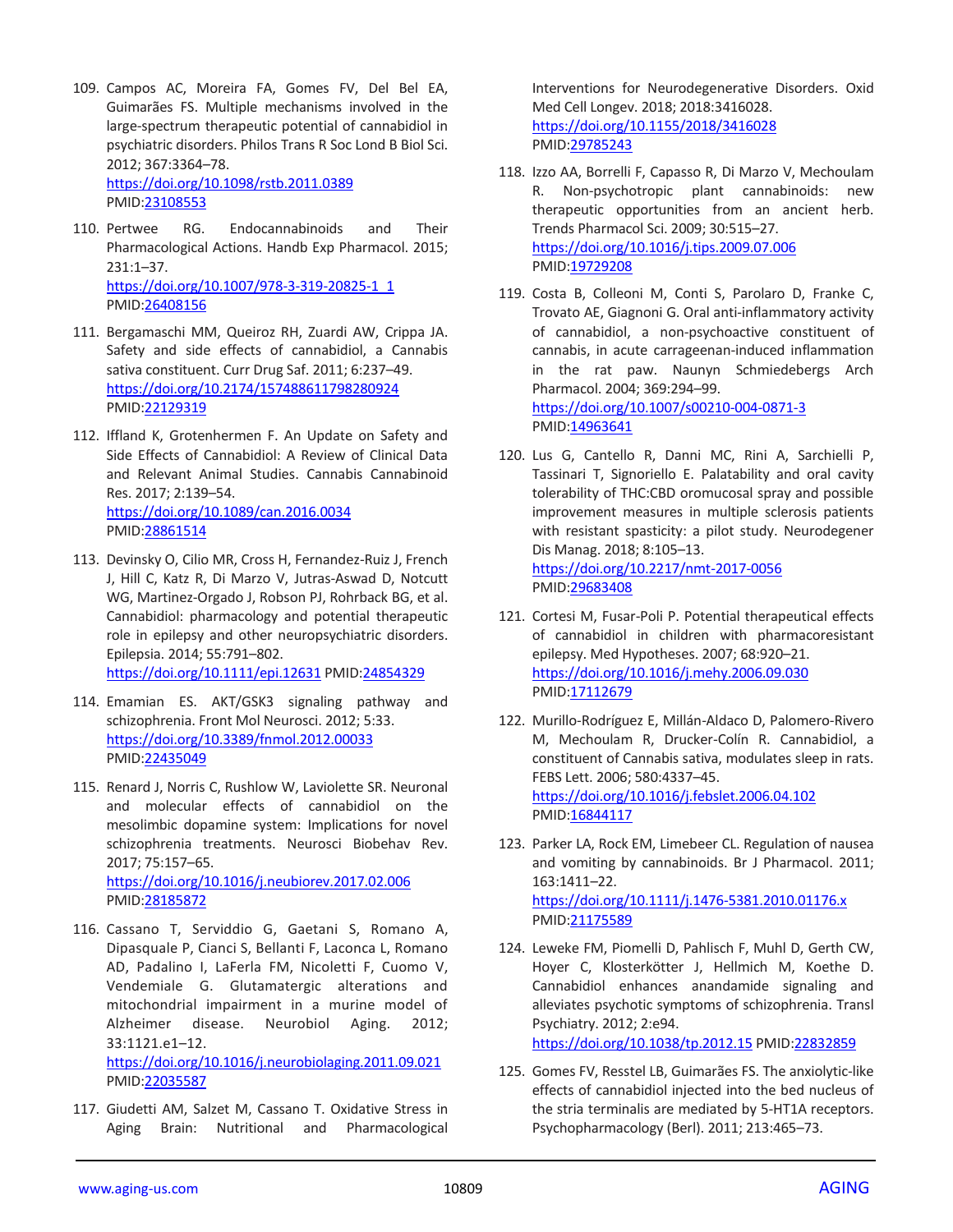<https://doi.org/10.1007/s00213-010-2036-z> PMID[:20945065](https://pubmed.ncbi.nlm.nih.gov/20945065)

- 126. Zanelati TV, Biojone C, Moreira FA, Guimarães FS, Joca SR. Antidepressant-like effects of cannabidiol in mice: possible involvement of 5-HT1A receptors. Br J Pharmacol. 2010; 159:122–28. <https://doi.org/10.1111/j.1476-5381.2009.00521.x> PMID[:20002102](https://pubmed.ncbi.nlm.nih.gov/20002102)
- 127. Lastres-Becker I, Molina-Holgado F, Ramos JA, Mechoulam R, Fernández-Ruiz J. Cannabinoids provide neuroprotection against 6-hydroxydopamine toxicity *in vivo* and *in vitro*: relevance to Parkinson's disease. Neurobiol Dis. 2005; 19:96–107. <https://doi.org/10.1016/j.nbd.2004.11.009> PMID[:15837565](https://pubmed.ncbi.nlm.nih.gov/15837565)
- 128. García C, Palomo-Garo C, García-Arencibia M, Ramos J, Pertwee R, Fernández-Ruiz J. Symptom-relieving and neuroprotective effects of the phytocannabinoid  $\Delta^2$ -THCV in animal models of Parkinson's disease. Br J Pharmacol. 2011; 163:1495–506.

<https://doi.org/10.1111/j.1476-5381.2011.01278.x> PMID[:21323909](https://pubmed.ncbi.nlm.nih.gov/21323909)

- 129. Balash Y, Bar-Lev Schleider L, Korczyn AD, Shabtai H, Knaani J, Rosenberg A, Baruch Y, Djaldetti R, Giladi N, Gurevich T. Medical Cannabis in Parkinson Disease: Real-Life Patients' Experience. Clin Neuropharmacol. 2017; 40:268–72. <https://doi.org/10.1097/WNF.0000000000000246> PMID[:29059132](https://pubmed.ncbi.nlm.nih.gov/29059132)
- 130. Lotan I, Treves TA, Roditi Y, Djaldetti R. Cannabis (medical marijuana) treatment for motor and nonmotor symptoms of Parkinson disease: an open-label observational study. Clin Neuropharmacol. 2014; 37:41–44.

<https://doi.org/10.1097/WNF.0000000000000016> PMID[:24614667](https://pubmed.ncbi.nlm.nih.gov/24614667)

- 131. Casarejos MJ, Perucho J, Gomez A, Muñoz MP, Fernandez-Estevez M, Sagredo O, Fernandez Ruiz J, Guzman M, de Yebenes JG, Mena MA. Natural cannabinoids improve dopamine neurotransmission and tau and amyloid pathology in a mouse model of tauopathy. J Alzheimers Dis. 2013; 35:525–39. <https://doi.org/10.3233/JAD-130050> PMID[:23478312](https://pubmed.ncbi.nlm.nih.gov/23478312)
- 132. Crippa JA, Hallak JE, Zuardi AW, Guimarães FS, Tumas V, Dos Santos RG. Is cannabidiol the ideal drug to treat non-motor Parkinson's disease symptoms? Eur Arch Psychiatry Clin Neurosci. 2019; 269:121–33. <https://doi.org/10.1007/s00406-019-00982-6> PMID[:30706171](https://pubmed.ncbi.nlm.nih.gov/30706171)
- 133. Martinez AA, Morgese MG, Pisanu A, Macheda T, Paquette MA, Seillier A, Cassano T, Carta AR, Giuffrida A. Activation of PPAR gamma receptors reduces

levodopa-induced dyskinesias in 6-OHDA-lesioned rats. Neurobiol Dis. 2015; 74:295–304. <https://doi.org/10.1016/j.nbd.2014.11.024> PMI[D:25486547](https://pubmed.ncbi.nlm.nih.gov/25486547)

- 134. García-Arencibia M, González S, de Lago E, Ramos JA, Mechoulam R, Fernández-Ruiz J. Evaluation of the neuroprotective effect of cannabinoids in a rat model of Parkinson's disease: importance of antioxidant and cannabinoid receptor-independent properties. Brain Res. 2007; 1134:162–70. <https://doi.org/10.1016/j.brainres.2006.11.063> PMI[D:17196181](https://pubmed.ncbi.nlm.nih.gov/17196181)
- 135. Hampson AJ, Grimaldi M, Axelrod J, Wink D. Cannabidiol and (-)Delta9-tetrahydrocannabinol are neuroprotective antioxidants. Proc Natl Acad Sci USA. 1998; 95:8268–73. <https://doi.org/10.1073/pnas.95.14.8268> PMI[D:9653176](https://pubmed.ncbi.nlm.nih.gov/9653176)
- 136. Thompson SL, Dulawa SC. Dissecting the roles of βarrestin2 and GSK-3 signaling in 5-HT1BR-mediated perseverative behavior and prepulse inhibition deficits in mice. PLoS One. 2019; 14:e0211239. <https://doi.org/10.1371/journal.pone.0211239> PMI[D:30721232](https://pubmed.ncbi.nlm.nih.gov/30721232)
- 137. Giese KP. GSK-3: a key player in neurodegeneration and memory. IUBMB Life. 2009; 61:516–21. <https://doi.org/10.1002/iub.187> PMID[:19391164](https://pubmed.ncbi.nlm.nih.gov/19391164)
- 138. Vallée A, Vallée JN, Lecarpentier Y. PPARγ agonists: potential treatment for autism spectrum disorder by inhibiting the canonical WNT/β-catenin pathway. Mol Psychiatry. 2019; 24:643–52. <https://doi.org/10.1038/s41380-018-0131-4> PMI[D:30104725](https://pubmed.ncbi.nlm.nih.gov/30104725)
- 139. Vallée A, Lecarpentier Y, Vallée JN. Targeting the Canonical WNT/β-Catenin Pathway in Cancer Treatment Using Non-Steroidal Anti-Inflammatory Drugs. Cells. 2019; 8:726. <https://doi.org/10.3390/cells8070726> PMID[:31311204](https://pubmed.ncbi.nlm.nih.gov/31311204)
- 140. Vallée A, Vallée JN. Warburg effect hypothesis in autism Spectrum disorders. Mol Brain. 2018; 11:1. <https://doi.org/10.1186/s13041-017-0343-6> PMI[D:29301575](https://pubmed.ncbi.nlm.nih.gov/29301575)
- 141. Libro R, Diomede F, Scionti D, Piattelli A, Grassi G, Pollastro F, Bramanti P, Mazzon E, Trubiani O. Cannabidiol Modulates the Expression of Alzheimer's Disease-Related Genes in Mesenchymal Stem Cells. Int J Mol Sci. 2016; 18:26. <https://doi.org/10.3390/ijms18010026> PMI[D:28025562](https://pubmed.ncbi.nlm.nih.gov/28025562)
- 142. Giacoppo S, Pollastro F, Grassi G, Bramanti P, Mazzon E. Target regulation of PI3K/Akt/mTOR pathway by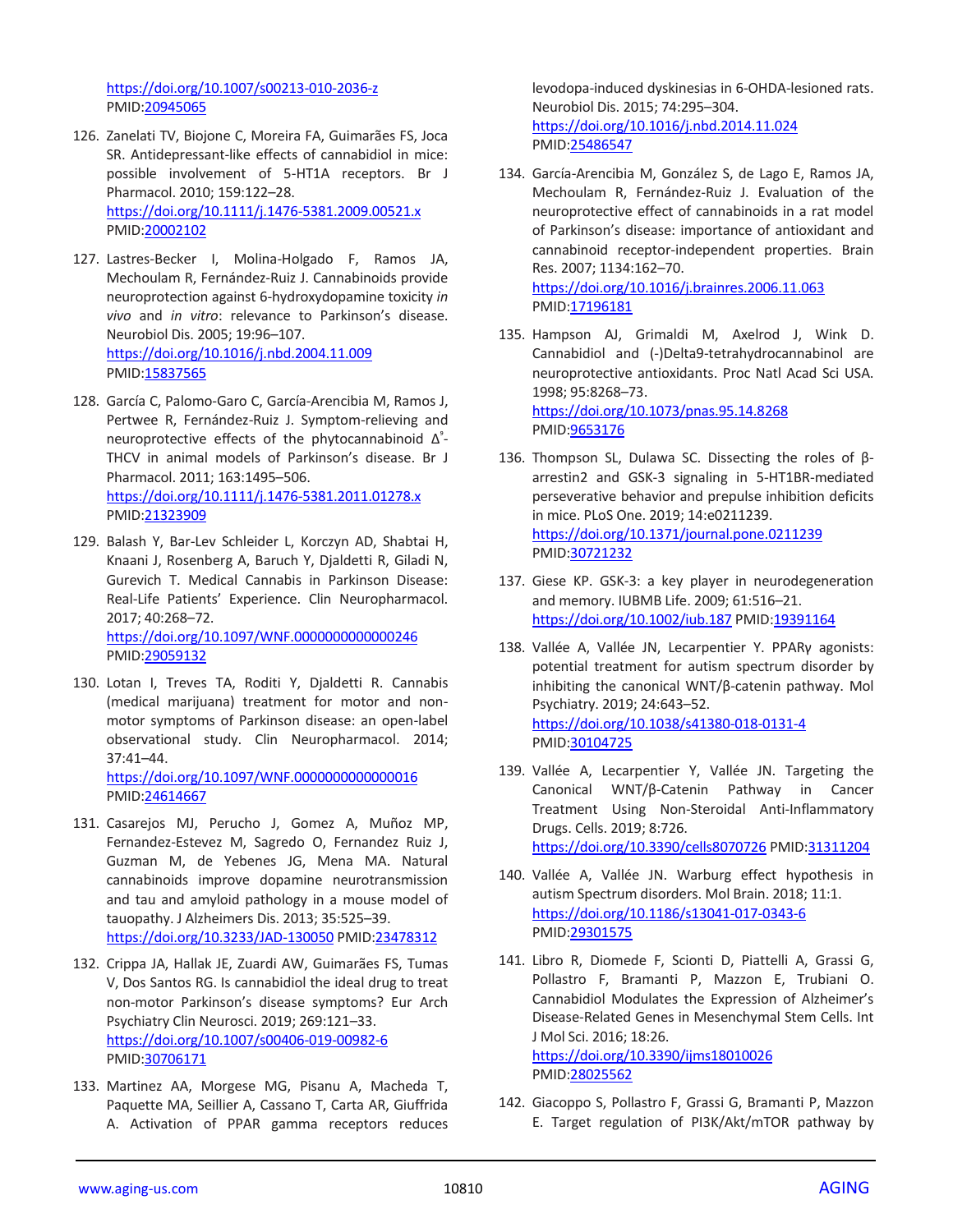cannabidiol in treatment of experimental multiple sclerosis. Fitoterapia. 2017; 116:77–84. <https://doi.org/10.1016/j.fitote.2016.11.010> PMID[:27890794](https://pubmed.ncbi.nlm.nih.gov/27890794)

- 143. Hernández F, Gómez de Barreda E, Fuster-Matanzo A, Lucas JJ, Avila J. GSK3: a possible link between beta amyloid peptide and tau protein. Exp Neurol. 2010; 223:322–25. <https://doi.org/10.1016/j.expneurol.2009.09.011> PMID[:19782073](https://pubmed.ncbi.nlm.nih.gov/19782073)
- 144. Ozaita A, Puighermanal E, Maldonado R. Regulation of PI3K/Akt/GSK-3 pathway by cannabinoids in the brain. J Neurochem. 2007; 102:1105–14. <https://doi.org/10.1111/j.1471-4159.2007.04642.x> PMID[:17484726](https://pubmed.ncbi.nlm.nih.gov/17484726)
- 145. Trazzi S, Steger M, Mitrugno VM, Bartesaghi R, Ciani E. CB1 cannabinoid receptors increase neuronal precursor proliferation through AKT/glycogen synthase kinase-3beta/beta-catenin signaling. J Biol Chem. 2010; 285:10098–109. <https://doi.org/10.1074/jbc.M109.043711> PMID[:20083607](https://pubmed.ncbi.nlm.nih.gov/20083607)
- 146. Yue X, Lan F, Yang W, Yang Y, Han L, Zhang A, Liu J, Zeng H, Jiang T, Pu P, Kang C. Interruption of β-catenin suppresses the EGFR pathway by blocking multiple oncogenic targets in human glioma cells. Brain Res. 2010; 1366:27–37. <https://doi.org/10.1016/j.brainres.2010.10.032> PMID[:20969832](https://pubmed.ncbi.nlm.nih.gov/20969832)
- 147. Gómez Del Pulgar T, De Ceballos ML, Guzmán M, Velasco G. Cannabinoids protect astrocytes from ceramide-induced apoptosis through the phosphatidylinositol 3-kinase/protein kinase B pathway. J Biol Chem. 2002; 277:36527–33. <https://doi.org/10.1074/jbc.M205797200> PMID[:12133838](https://pubmed.ncbi.nlm.nih.gov/12133838)
- 148. Molina-Holgado E, Vela JM, Arévalo-Martín A, Almazán G, Molina-Holgado F, Borrell J, Guaza C. Cannabinoids promote oligodendrocyte progenitor survival: involvement of cannabinoid receptors and phosphatidylinositol-3 kinase/Akt signaling. J Neurosci. 2002; 22:9742–53. <https://doi.org/10.1523/JNEUROSCI.22-22-09742.2002>

PMID[:12427829](https://pubmed.ncbi.nlm.nih.gov/12427829) 149. Stone NL, Murphy AJ, England TJ, O'Sullivan SE. A

- systematic review of minor phytocannabinoids with promising neuroprotective potential. Br J Pharmacol. 2020; 177:4330–52. <https://doi.org/10.1111/bph.15185> PMID[:32608035](https://pubmed.ncbi.nlm.nih.gov/32608035)
- 150. Borges RS, Batista J Jr, Viana RB, Baetas AC, Orestes E, Andrade MA, Honório KM, da Silva AB. Understanding the molecular aspects of tetrahydrocannabinol and

cannabidiol as antioxidants. Molecules. 2013; 18:12663–74. <https://doi.org/10.3390/molecules181012663>

PMI[D:24129275](https://pubmed.ncbi.nlm.nih.gov/24129275)

- 151. Rajesh M, Mukhopadhyay P, Bátkai S, Haskó G, Liaudet L, Drel VR, Obrosova IG, Pacher P. Cannabidiol attenuates high glucose-induced endothelial cell inflammatory response and barrier disruption. Am J Physiol Heart Circ Physiol. 2007; 293:H610–19. <https://doi.org/10.1152/ajpheart.00236.2007> PMI[D:17384130](https://pubmed.ncbi.nlm.nih.gov/17384130)
- 152. Pan H, Mukhopadhyay P, Rajesh M, Patel V, Mukhopadhyay B, Gao B, Haskó G, Pacher P. Cannabidiol attenuates cisplatin-induced nephrotoxicity by decreasing oxidative/nitrosative stress, inflammation, and cell death. J Pharmacol Exp Ther. 2009; 328:708–14. <https://doi.org/10.1124/jpet.108.147181>

PMI[D:19074681](https://pubmed.ncbi.nlm.nih.gov/19074681)

- 153. Fouad AA, Albuali WH, Al-Mulhim AS, Jresat I. Cardioprotective effect of cannabidiol in rats exposed to doxorubicin toxicity. Environ Toxicol Pharmacol. 2013; 36:347–57. <https://doi.org/10.1016/j.etap.2013.04.018> PMI[D:23721741](https://pubmed.ncbi.nlm.nih.gov/23721741)
- 154. Hamelink C, Hampson A, Wink DA, Eiden LE, Eskay RL. Comparison of cannabidiol, antioxidants, and diuretics in reversing binge ethanol-induced neurotoxicity. J Pharmacol Exp Ther. 2005; 314:780–88. <https://doi.org/10.1124/jpet.105.085779> PMI[D:15878999](https://pubmed.ncbi.nlm.nih.gov/15878999)
- 155. da Silva VK, de Freitas BS, Garcia RC, Monteiro RT, Hallak JE, Zuardi AW, Crippa JA, Schröder N. Antiapoptotic effects of cannabidiol in an experimental model of cognitive decline induced by brain iron overload. Transl Psychiatry. 2018; 8:176. <https://doi.org/10.1038/s41398-018-0232-5> PMI[D:30177808](https://pubmed.ncbi.nlm.nih.gov/30177808)
- 156. Vomund S, Schäfer A, Parnham MJ, Brüne B, von Knethen A. Nrf2, the Master Regulator of Anti-Oxidative Responses. Int J Mol Sci. 2017; 18:2772. <https://doi.org/10.3390/ijms18122772> PMI[D:29261130](https://pubmed.ncbi.nlm.nih.gov/29261130)
- 157. Rajesh M, Mukhopadhyay P, Bátkai S, Patel V, Saito K, Matsumoto S, Kashiwaya Y, Horváth B, Mukhopadhyay B, Becker L, Haskó G, Liaudet L, Wink DA, et al. Cannabidiol attenuates cardiac dysfunction, oxidative stress, fibrosis, and inflammatory and cell death signaling pathways in diabetic cardiomyopathy. J Am Coll Cardiol. 2010; 56:2115–25.

<https://doi.org/10.1016/j.jacc.2010.07.033> PMI[D:21144973](https://pubmed.ncbi.nlm.nih.gov/21144973)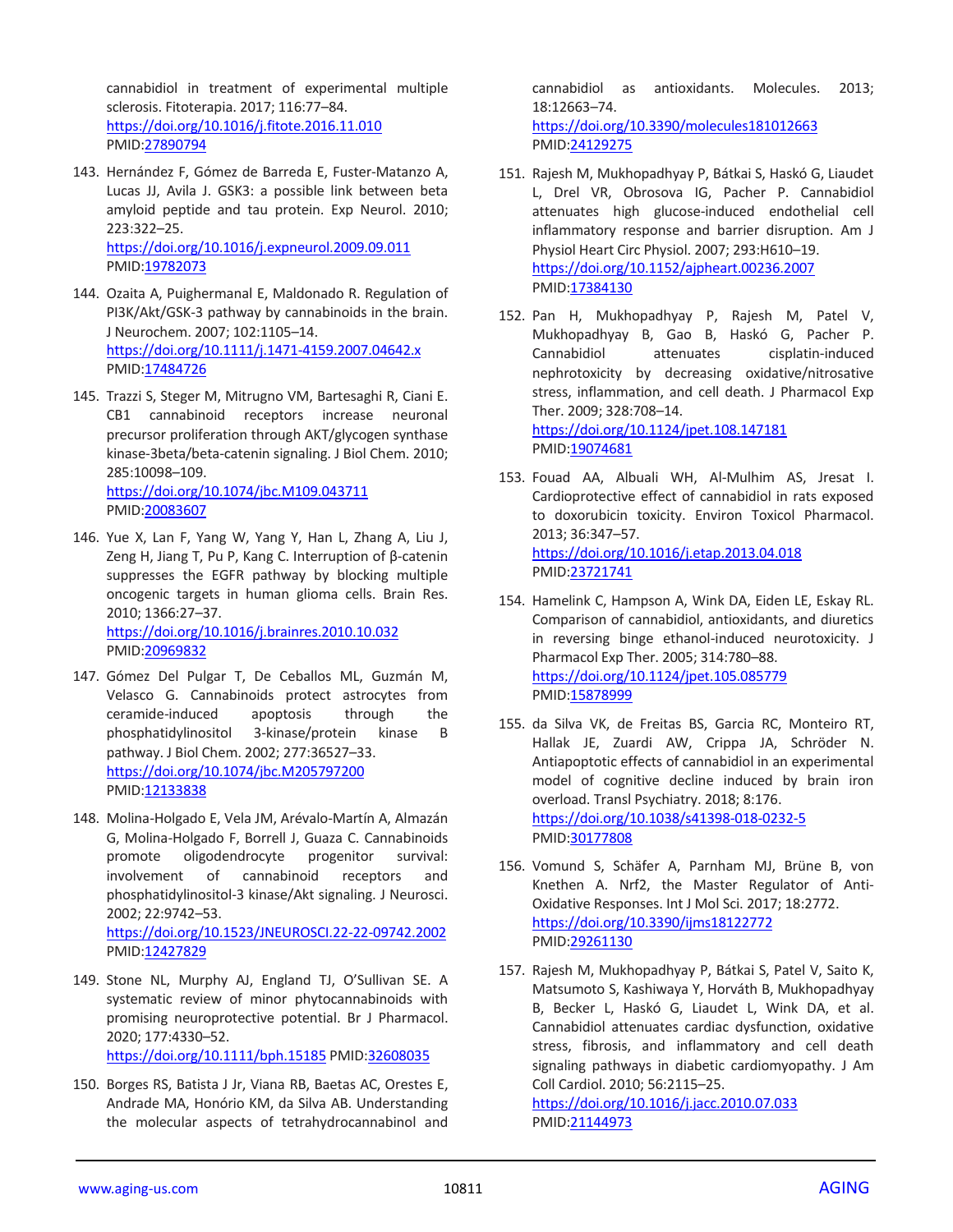- 158. Costa B, Trovato AE, Comelli F, Giagnoni G, Colleoni M. The non-psychoactive cannabis constituent cannabidiol is an orally effective therapeutic agent in rat chronic inflammatory and neuropathic pain. Eur J Pharmacol. 2007; 556:75–83. <https://doi.org/10.1016/j.ejphar.2006.11.006> PMID[:17157290](https://pubmed.ncbi.nlm.nih.gov/17157290)
- 159. Wu HY, Jan TR. Cannabidiol hydroxyquinone-induced apoptosis of splenocytes is mediated predominantly by thiol depletion. Toxicol Lett. 2010; 195:68–74. <https://doi.org/10.1016/j.toxlet.2010.02.012> PMID[:20184945](https://pubmed.ncbi.nlm.nih.gov/20184945)
- 160. Gęgotek A, Ambrożewicz E, Jastrząb A, Jarocka-Karpowicz I, Skrzydlewska E. Rutin and ascorbic acid cooperation in antioxidant and antiapoptotic effect on human skin keratinocytes and fibroblasts exposed to UVA and UVB radiation. Arch Dermatol Res. 2019; 311:203–19.

<https://doi.org/10.1007/s00403-019-01898-w> PMID[:30783768](https://pubmed.ncbi.nlm.nih.gov/30783768)

- 161. Pertwee RG. The pharmacology of cannabinoid receptors and their ligands: an overview. Int J Obes (Lond). 2006 (Suppl 1); 30:S13–18. <https://doi.org/10.1038/sj.ijo.0803272> PMID[:16570099](https://pubmed.ncbi.nlm.nih.gov/16570099)
- 162. Wang S, Xu Q, Shu G, Wang L, Gao P, Xi Q, Zhang Y, Jiang Q, Zhu X. N-Oleoyl glycine, a lipoamino acid, stimulates adipogenesis associated with activation of CB1 receptor and Akt signaling pathway in 3T3-L1 adipocyte. Biochem Biophys Res Commun. 2015; 466:438–43.

<https://doi.org/10.1016/j.bbrc.2015.09.046> PMID[:26365347](https://pubmed.ncbi.nlm.nih.gov/26365347)

- 163. Wang Y, Mukhopadhyay P, Cao Z, Wang H, Feng D, Haskó G, Mechoulam R, Gao B, Pacher P. Cannabidiol attenuates alcohol-induced liver steatosis, metabolic dysregulation, inflammation and neutrophil-mediated injury. Sci Rep. 2017; 7:12064. <https://doi.org/10.1038/s41598-017-10924-8> PMID[:28935932](https://pubmed.ncbi.nlm.nih.gov/28935932)
- 164. Hou Y, Moreau F, Chadee K. PPARγ is an E3 ligase that induces the degradation of NFκB/p65. Nat Commun. 2012; 3:1300. <https://doi.org/10.1038/ncomms2270> PMI[D:23250430](https://pubmed.ncbi.nlm.nih.gov/23250430)
- 165. Lee CH, Olson P, Evans RM. Minireview: lipid metabolism, metabolic diseases, and peroxisome proliferator-activated receptors. Endocrinology. 2003; 144:2201–07. <https://doi.org/10.1210/en.2003-0288>

PMID[:12746275](https://pubmed.ncbi.nlm.nih.gov/12746275)

166. Marx N, Duez H, Fruchart JC, Staels B. Peroxisome proliferator-activated receptors and atherogenesis: regulators of gene expression in vascular cells. Circ Res. 2004; 94:1168–78.

<https://doi.org/10.1161/01.RES.0000127122.22685.0A> PMI[D:15142970](https://pubmed.ncbi.nlm.nih.gov/15142970)

- 167. Cunard R, Ricote M, DiCampli D, Archer DC, Kahn DA, Glass CK, Kelly CJ. Regulation of cytokine expression by ligands of peroxisome proliferator activated receptors. J Immunol. 2002; 168:2795–802. <https://doi.org/10.4049/jimmunol.168.6.2795> PMI[D:11884448](https://pubmed.ncbi.nlm.nih.gov/11884448)
- 168. Ricote M, Li AC, Willson TM, Kelly CJ, Glass CK. The peroxisome proliferator-activated receptor-gamma is a negative regulator of macrophage activation. Nature. 1998; 391:79–82. <https://doi.org/10.1038/34178> PMI[D:9422508](https://pubmed.ncbi.nlm.nih.gov/9422508)
- 169. Giannini S, Serio M, Galli A. Pleiotropic effects of thiazolidinediones: taking a look beyond antidiabetic activity. J Endocrinol Invest. 2004; 27:982–91. <https://doi.org/10.1007/BF03347546> PMI[D:15762051](https://pubmed.ncbi.nlm.nih.gov/15762051)
- 170. Vallée A, Lecarpentier Y. Crosstalk Between Peroxisome Proliferator-Activated Receptor Gamma and the Canonical WNT/β-Catenin Pathway in Chronic Inflammation and Oxidative Stress During Carcinogenesis. Front Immunol. 2018; 9:745. <https://doi.org/10.3389/fimmu.2018.00745> PMI[D:29706964](https://pubmed.ncbi.nlm.nih.gov/29706964)
- 171. Vallée A, Lecarpentier Y, Guillevin R, Vallée JN. Thermodynamics in Gliomas: Interactions between the Canonical WNT/Beta-Catenin Pathway and PPAR Gamma. Front Physiol. 2017; 8:352. <https://doi.org/10.3389/fphys.2017.00352> PMI[D:28620312](https://pubmed.ncbi.nlm.nih.gov/28620312)
- 172. Vallée A, Lecarpentier Y, Guillevin R, Vallée JN. Demyelination in Multiple Sclerosis: Reprogramming Energy Metabolism and Potential PPARγ Agonist Treatment Approaches. Int J Mol Sci. 2018; 19:1212. <https://doi.org/10.3390/ijms19041212> PMI[D:29659554](https://pubmed.ncbi.nlm.nih.gov/29659554)
- 173. Park KS, Lee RD, Kang SK, Han SY, Park KL, Yang KH, Song YS, Park HJ, Lee YM, Yun YP, Oh KW, Kim DJ, Yun YW, et al. Neuronal differentiation of embryonic midbrain cells by upregulation of peroxisome proliferator-activated receptor-gamma via the JNKdependent pathway. Exp Cell Res. 2004; 297:424–33. <https://doi.org/10.1016/j.yexcr.2004.03.034> PMI[D:15212945](https://pubmed.ncbi.nlm.nih.gov/15212945)
- 174. Vallée A, Lecarpentier Y, Vallée JN. Thermodynamic Aspects and Reprogramming Cellular Energy Metabolism during the Fibrosis Process. Int J Mol Sci. 2017; 18:2537.